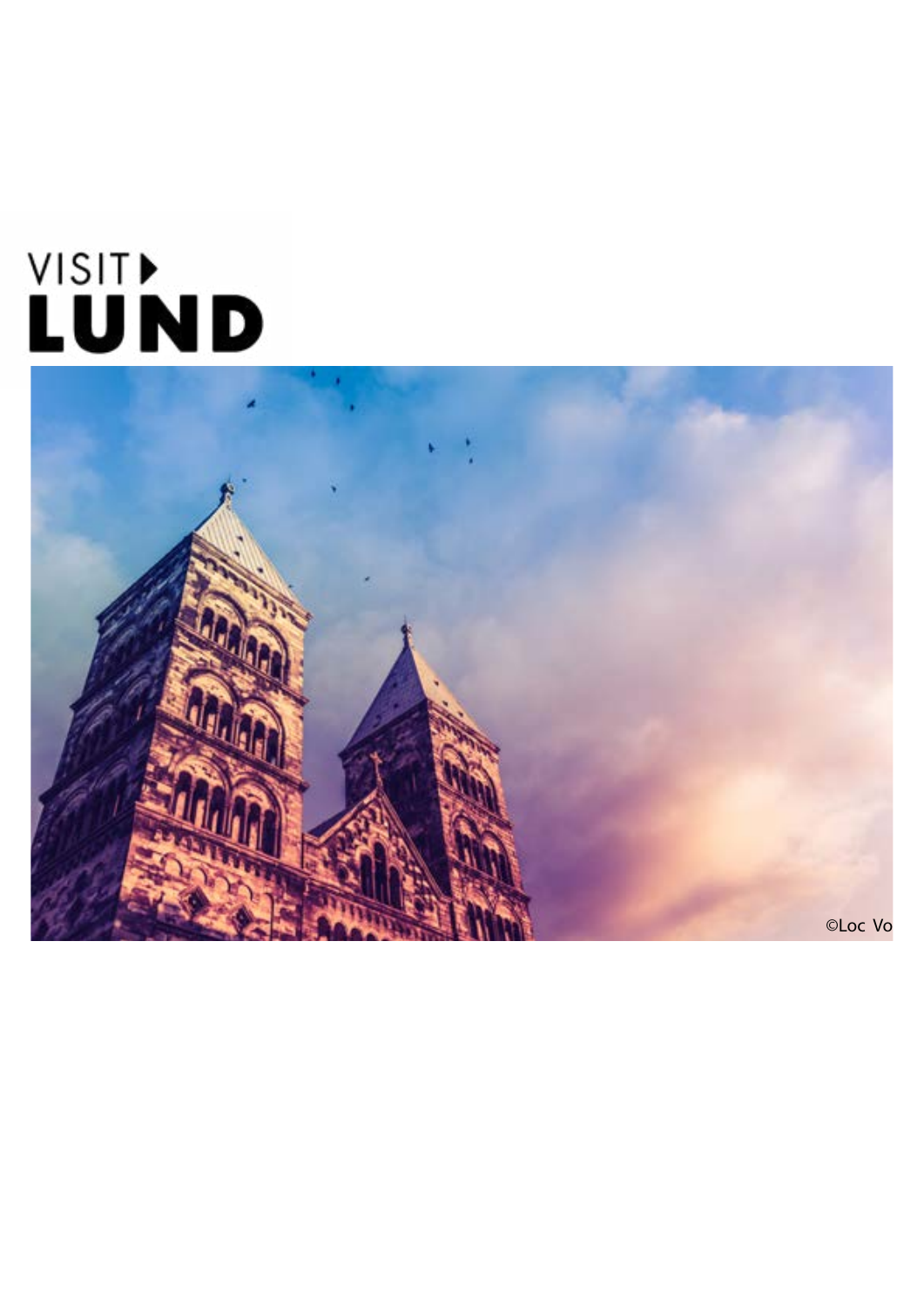<span id="page-1-0"></span>Experience 1,000 years of history in a vibrant city in the middle of the Öresund region that's full of contrasts. Stroll through the cobblestoned streets and half-timbered houses and feel its traditions. They say you can live here all your life without seeing all the unique spots and beautiful buildings. Let alone visit the surrounding areas full of scenic plains, enchanting beech trees and golden canola fields. Lund is a fantastic blend of modern city that's full of innovations, combined with a thousand years of culture and history.

[TO DO 4](#page-2-0) Points of interest [4](#page-2-0) [Sports 8](#page-4-0) Adventure [8](#page-4-0) Nature [9](#page-4-0) Fishing [10](#page-5-0) Guided tours [11](#page-5-0) Swimming [11](#page-5-0) Golf 22 and 22 and 22 and 23 and 23 and 23 and 23 and 23 and 23 and 23 and 23 and 23 and 23 and 23 and 23 and 2 Farm shops [13](#page-6-0)

[ART 14](#page-7-0) Galleries [14](#page-7-0)

EAT 2001 15 Restaurants [15](#page-7-0) Cafés [21](#page-10-0)

[STAY 24](#page-12-0) Hotels [24](#page-12-0) Bed & Breakfasts [29](#page-14-0) Camping [32](#page-16-0) Hostels [32](#page-16-0)

In our guide you will find accommodation, restaurants, cafes and lots of activities and more which will keep you busy once here.

# LUND TOURIST CENTER

Bangatan 1, 222 21 LUND, +46 (0)46-359 50 40, [visit@lund.se](mailto:visit%40lund.se?subject=)

We reserve ourselves for possible printing errors and refer to the respective factual owners for the latest updated information.

# Content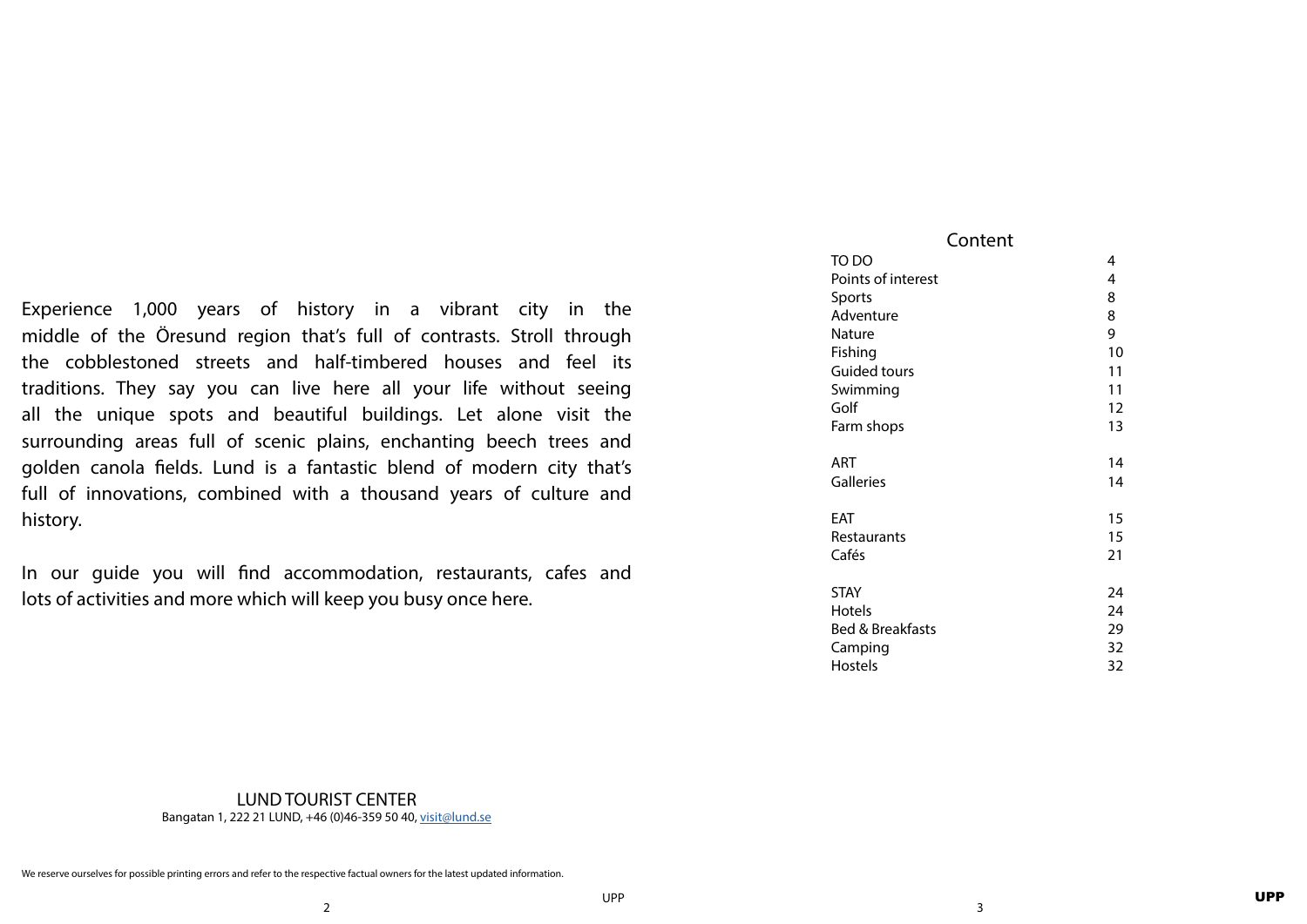# THE BOTANICAL GARDENS

Stretching back from, the 17th century, Lund University's Botanical Gardens cover eight hectares and is home to about 7,000 species in the greenhouses and gardens. The gardens cover a whole host of areas within botany. The gardens and greenhouses are free to visit and are open daily.

Östra Vallgatan 20, 223 61 Lund [www.botan.lu.se](http://www.botan.lu.se/in-english)

## CATHEDRAL FORUM

Cathedral Forum is Lund Cathedral's visitor centre. Boost your visit to the cathedral at a meeting place created for conversation and learning. Designed by the architect Carmen Izquierdo it opened on the first of advent 2011, together with the Cathedral Square, designed by the landscape architect Charlotte Lund.

Lilla kyrkogatan 2/Kyrkogatan 4, 222 22 Lund [lundsdomkyrka.se/welcome-to-the-cathe](http://lundsdomkyrka.se/domkyrkoforum/domkyrkoforum-2/welcome-to-the-cathedral-forum/)[dral-forum](http://lundsdomkyrka.se/domkyrkoforum/domkyrkoforum-2/welcome-to-the-cathedral-forum/)

DALBY CHURCH OF THE HOLY CROSS The Church of the Holy Cross was consecrated in this the year 1060, making it the oldest surviving stone church in Scandinavia, at a time when Denmark was divided into nine dioceses.

Dalbyvägen 5, 247 50 Dalby [www.kulturkvadrantenidalby.se](http://www.kulturkvadrantenidalby.se) (SE)

#### DROTTEN'S CHURCH RUIN

A few steps below modern Lund is Drotten's Church Ruin. See the remains of a medieval stone church found in archaeological excavations in the 1970s and 1980s.

Kattesund 6, 222 23 Lund

# FLYINGE EQUESTRIAN CENTRE

Flyinge is one of the world's oldest stud farms and is still a unique equestrian centre frequented by both horse enthusiasts and people interested in history. Flyinge is always open if you want to stroll around the area or visit the stables, which are free to visit.

Kungsgården, 247 93 Flyinge [flyinge.se/in-english](https://flyinge.se/in-english/)

#### THE HISTORICAL MUSEUM

Lund University's Historical Museum is Sweden's second largest archaeological museum. You'll find prehistoric objects from the Stone, Bronze and Iron Ages.

Krafts Torg 1, 223 50 Lund [www.historiskamuseet.lu.se/in-english](http://www.historiskamuseet.lu.se/in-english)

# HÖKERIET

Lund's oldest grocery shop is in a traditional timber building from around 1815. Buy food and craft items, or enjoy a break at the cosy cafe. Limited opening hours.

#### St. Annegatan 9, 223 50 Lund

[www.kulturen.com/vara-besoksmal/hokeriet](https://www.kulturen.com/vara-besoksmal/hokeriet/) (SE)

# KULTUREN

Kulturen covers two blocks of over 30 historic houses and gardens displaying cultural history, handicrafts, art and modern design. Step into the houses and experience city and country life from the Middle Ages to the 1930s.

Tegnérsplatsen, 223 50 Lund [www.kulturen.com/en](https://www.kulturen.com/en/)

















# <span id="page-2-0"></span>**TO DO POINTS OF INTEREST**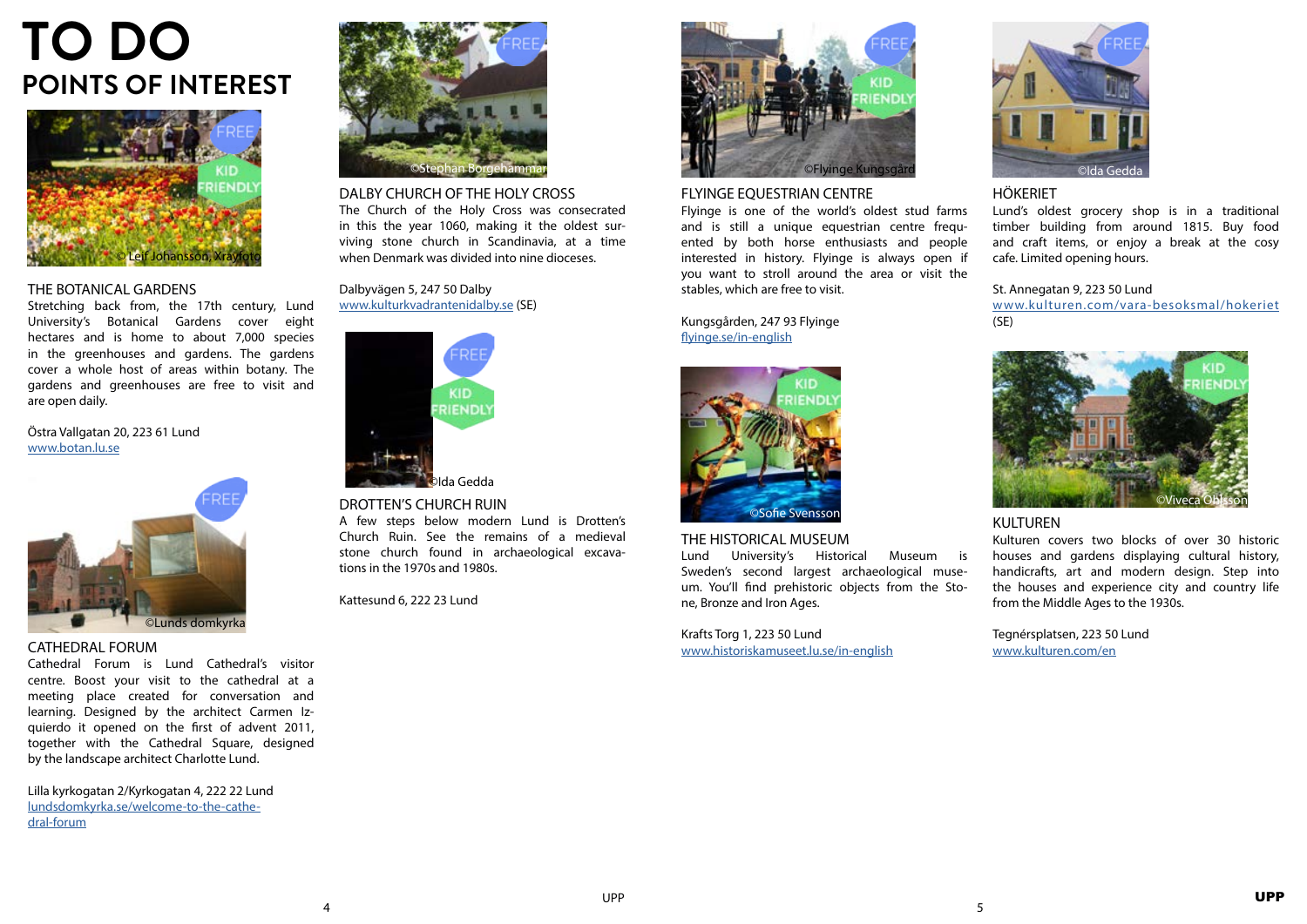

# KULTURENS ÖSTARP

Experience an agricultural setting from the first half of the nineteenth century. Go into the building, check out the animals, and a stroll in the garden in an old cultural landscape. The Gamlegård timber-framed farmhouse with its enclosed courtyard is open to visitors in the summer season. The farm includes a water mill, a windmill, a flax-preparing house, and a malt house.

#### Gamla lundavägen 2481-79, 275 63 Blentarp [www.kulturen.com/en/kulturens-ostarp](https://www.kulturen.com/en/kulturens-ostarp/)

## LUND ART GALLERY

Lund Art Gallery is located at Mårtenstorget, in the middle of the city. It's a great place to view and discuss international contemporary art. It's always free to visit and is open Tuesday-Sunday with free lunch viewings Tuesday-Friday.

Mårtenstorget 3, 223 51 Lund [www.lundskonsthall.se/en-gb](http://www.lundskonsthall.se/en-gb/)

# LUND CATHEDRAL

Lund Cathedral was consecrated in 1145 and is Sweden's most visited church with over 700,000 visitors each year. Check out the popular astronomical clock, which rings twice daily. And the Giant Finn lives in the crypt.

Kyrkogatan 6, 222 22 Lund [lundsdomkyrka.se/english](http://lundsdomkyrka.se/english/)

# LUND CITY PARK

Lund's most popular park has been attracting young and old alike for over 100 years. If you're looking for calm from the storm of busy city life, you'll find peace at the rippling fountain. Check out the exotic birds at the bird pavilion. The park is a popular playground for your youngest family members.

Svanegatan, 222 29 Lund [www.lund.se/en/lund-city-park](https://www.lund.se/en/culture--leisure/sports-and-outdoors/excursions-out-and-about/lund-city-park/)

# MUSEUM OF ARTISTIC PROCESS AND PUBLIC ART

This Museum displays a unique focus on the artistic process and art in public spaces. Follow how historical and contemporary artists from around the world developed ideas through sketches and models.

Finngatan 2, 223 62 Lund [www.skissernasmuseum.se/en](https://www.skissernasmuseum.se/en/)

#### THE MUSEUM OF LIFE

The Museum of Life is a museum about medical history and the human body. Learn more about health, wellness and medicine, then and now, told using modern technology and historical artefacts. The museum has a small café, shop and wi-fi.

Lasarettsgatan 7, 222 41 Lund [livetsmuseum.wordpress.com](https://livetsmuseum.wordpress.com/) (SE)



# UPPÅKRA ARCHAEOLOGICAL CENTRE

Uppåkra is about five kilometres south of Lund. It is Southern Sweden's largest, most inventive and longest-lasting Iron Age residency. From the 1st century B.C. until about 1,000 A.C., Uppåkra was city settlement with intensive and complex activities for the time. The finds are displayed at Lund University's Historical Museum.

Stora Uppåkravägen 101, 245 93 Staffanstorp [uppakra.se](http://uppakra.se/?lang=en#)

## VATTENHALLEN SCIENCE CENTRE

Vattenhallen Science Centre is a fun and educational venue for all ages. Try your hand at interactive experiments, watch interactive exhibitions, or enjoy an entertaining show. Reach the stars in the Planetarium you can almost.

John Ericssons väg 1, 22363 Lund [www.vattenhallen.lth.se/english](http://www.vattenhallen.lth.se/english)











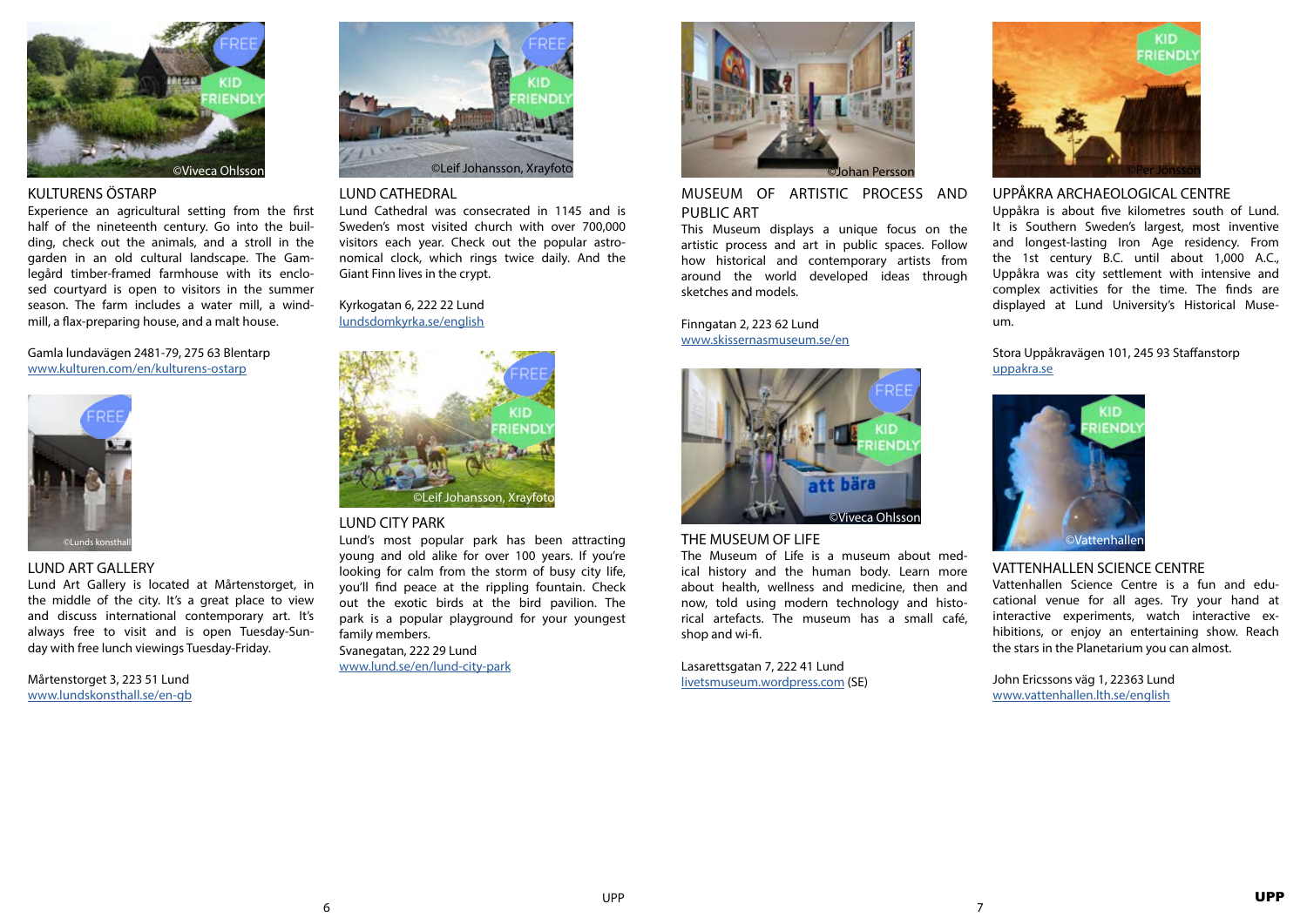









# LUND ICE SKATING RINK

Welcome to Lund ice skating rink where you can skate during the win-**FRIENDLY** ter season.

Stattenavägen 220 09 Lund [www.lund.se/ishallen](https://www.lund.se/uppleva--gora/idrott-motion-och-friluftsliv/ishallen) (SE)

# OUTDOOR GYM IN THE CITY PARK

Lund City Park offers an outdoor gym

and a climbing block for free training any time of the day, all year round. The equipment is inspired by classic gym equipment, body weight the City Park trail, near the park's café. There are also beach volleyball courts and a parkour course.

Svanegatan, 222 29 Lund [www.lund.se/utegym](https://www.lund.se/uppleva--gora/idrott-motion-och-friluftsliv/spontanidrott/utegym) (SE)

## HOT AIR-BALLOONING

Bring your bike to the Skrylle nature reserve and follow the 11-kilometer mountain bike trail. You can only cycle on marked MTB trails and marked cycle paths in the nature reserve.

> Come on a wonderful flight in the blue with the experienced pilots from Ballong och äventyr. Experience a journey where the wind determines your speed and the destination. The flight ends with a traditional ceremony and picnic.

Ladugårdsmarken 412, 225 91 Lund [ballongaventyr.se](http://ballongaventyr.se/) (SE)



BOLLHUSET – BOWLING The bowling alley consists of 12 high-quality lanes, with disabled access and automatic counters. The



bowling alley is the perfect venue for children, young people, families, disabled, senior citizens and associations.

Fasanvägen 2, 227 32 Lund [www.lund.se/bowling](https://www.lund.se/uppleva--gora/idrott-motion-och-friluftsliv/bowling) (SE)

#### GO MOUNTAIN BIKING

Hardeberga 161, 247 91 Lund [skrylle.se/att-gora/mountainbike-spar](http://skrylle.se/att-gora/mountainbike-spar/) (SE)

## DISC GOLF - VIPAN

Watch the wild boar, the deer, fallow deer, foxes, badgers and birds of the

The 18-hole disc golf course is located at the Vipan upper secondary school. Disc golf is like regular golf but instead of a ball and club, you use discs (Frisbees) and a basket. Bring your own discs or rent some from Bulltoftabanan in Malmö. The fitness centre rents them for 30- 40 SEK/disc.

Vipeholmsvägen, 224 66 Lund [www.spinndiscfk.se/banor/vipeholm-18-hal](http://www.spinndiscfk.se/banor/vipeholm-18-hal)  (SE)

# MORMORS SKATTKAMMARÖ

Mormors Skattkammarö – grandma's treasure island – is an exciting **ERIENDLY** playground where kids can spend

**KID** 

time on Captain Kid's amazing pirate island in **SPORTS NATURE** the South Seas where the sun always shines. Treasure island is a 1,000-square metre bright, fresh indoor playground for children between 1 and 12 years old. Among the palm trees and pirates there are lots of play activities, jumping castle, obstacle course, bungee jumping and more.

> Fältspatsvägen 1A, 22478 Lund [www.mormorsskattkammaro.se](https://www.mormorsskattkammaro.se/) (SE)

# STALL SJÖSTORP'S ICELANDIC HORSES



Stall Sjöstorp lies at the foot of the knoll by Billebjer between Lund and Dalby. Around the farm there are fields and forests, gravel roads and trail, and Icelandic horses grazing in the pasture. Try your hand at trail riding and horse camps.

Sjöstorp, 247 94 Dalby [stallsjostorp.weebly.com](http://stallsjostorp.weebly.com/) (SE)

# DALBY STENBROTT (QUARRY)

Just outside of Lund lies a beautiful oasis where people previously broke precious stones, but where wild, lush nature now

grows. Dalby's quarry has become a favourite spot for lots of people in recent years. It's located in a protected nature reserve where 36 hectares of deciduous forest stretches across wetlands and wooded groves.

Dalby Stenbrott, 247 95 Torna-Hällestad

# GYLTAN - THE WILD ANIMAL

## HIDING PLACE

forest. Gyltan can accommodate 8-10 people who can sit comfortably and relax. The cabin has a toilet and a stove. Buy firewood at the reception. Don't forget to bring matches.

# Skryllegården Lund

[skrylle.se/att-gora/viltgomslet-gyltan](http://skrylle.se/att-gora/viltgomslet-gyltan) (SE)

# ROMELEÅSEN

Romeleåsen is a nature reserve in eastern Lund. Go for long and short hiking tours, and experience all sorts of ad-BARN ventures for kids. Fancy staying over-VÄNLIGT night? Choose from a castle, cabin, spa or wind shelter. The Skåneleden trail takes hikers through a wonderfully varied nature area.

[www.romeleslingan.se](http://www.romeleslingan.se/public_htlm/Valkommen.html) (SE)

# **ADVENTURE TO DO**



# <span id="page-4-0"></span>**TO DO**



# **TO DO**

CAsss exercises and cross fit. Both facilities are along www.mormorsskattkammaro.se (SE) exercises and cross fit. Both facilities are along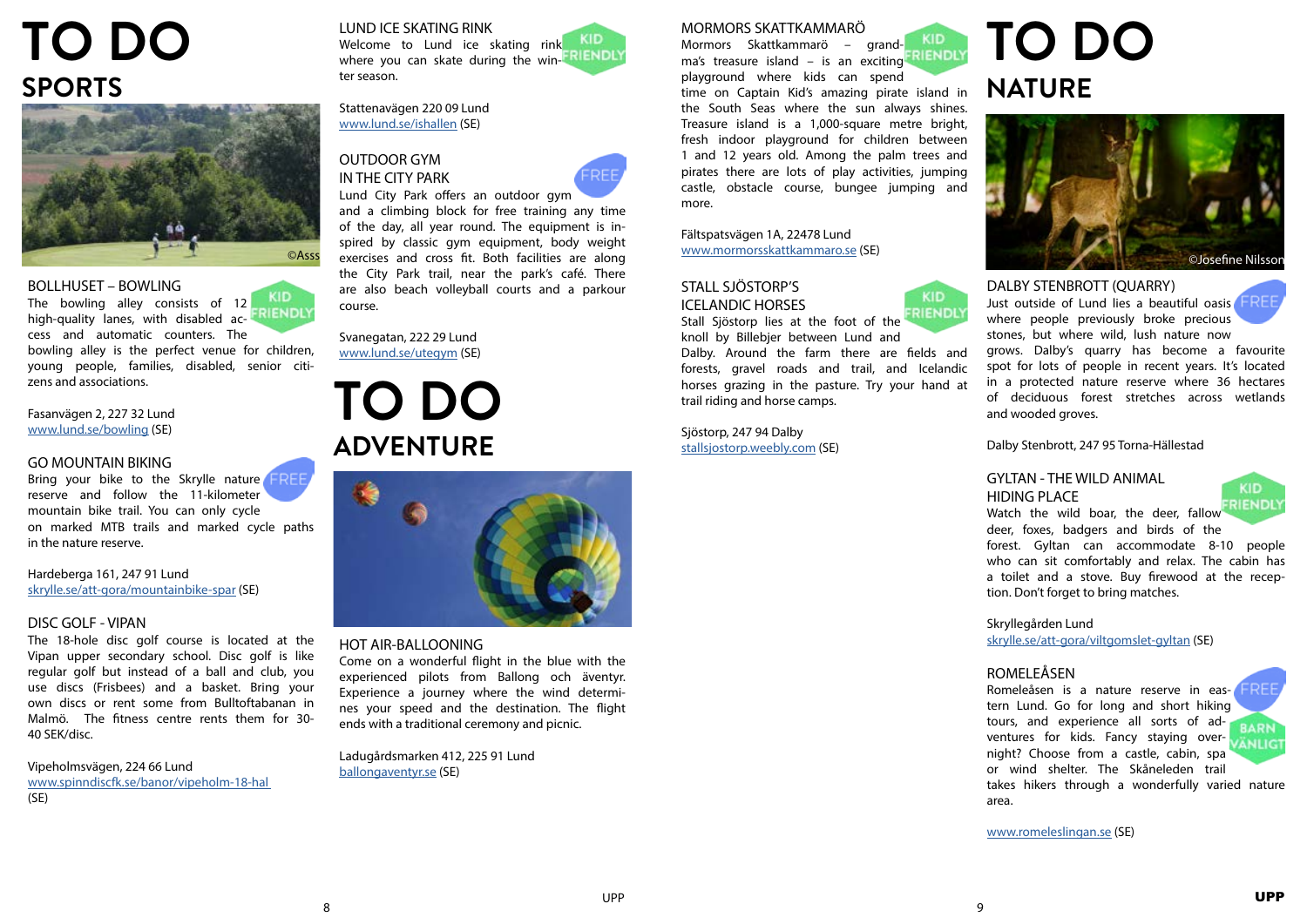# FISHING IN LAKE HÄCKEBERGA

In the far east of Lund municipality is the beautiful Lake Häckeberga. The lake is famous for large pike and is rated among anglers as one of Northern Europe's best waterways. Perch, tench, breem and roach are other common species.

Häckeberga Slott, 247 98 Genarp

[www.hackeberga.se/upplevelser/hackeber](http://www.hackeberga.se/upplevelser/hackeberga-sportfiske)[ga-sportfiske](http://www.hackeberga.se/upplevelser/hackeberga-sportfiske) (SE)

## FISHING IN RÖGLE DAMMAR

# <span id="page-5-0"></span>ROMELEÅSEN'S TROLLEY CYCLING

Rögle Dammar is part of the Skrylle Nature Reserve and is renowned for its relaxing open air environment. Fish for perch, breem, pike, roach and rainbow trout in the five ponds.

RIENDLY Enjoy trolley cycling along Romeleåsens valley from Björnstorp to Veberöd. The trolley trail winds its way through beautiful scenery and a varied landscape.

> Hardebergavägen, Rögle, 24791 Södra Sandby [skrylle.se/att-gora/fiska-i-rogle-dammar](http://skrylle.se/att-gora/fiska-i-rogle-dammar) (SE)

One of Lund's largest parks with a dra-**FREE** matic landscape of hills and valleys. The highest point is 86 meters above **BARN** sea level and provides a magnificent **ÄNLIGT** view of the city and the plain towards the south.

> FISHING IN VOMBSJÖN – SOUTHERN PART, NORTH PART, BJÖRKAÅN Vombsjön is about 20 kilometres east of Lund.

Fish for perch, pike and roach.

Skrylle, just outside Dalby, is Lund's FREE main outdoor area for recreation and fitness. The area consists of nature reserves linked by trails and paths, all easy to access and frequently used by seniors, families, runners and nature lovers.

> [www.sjobo.nu/vombfiske/sidor/utlanskinfo.](http://www.sjobo.nu/vombfiske/sidor/utlanskinfo.html ) [html](http://www.sjobo.nu/vombfiske/sidor/utlanskinfo.html )

Skåneleden is one of Sweden's best and longest hiking trails. Nord-sydleden (the north-south trail) is the path

Björnstorps by, 247 98 Genarp www.dressincykling.se

# SANKT HANS' HILLS

Norra Fäladen, 226 49 Lund

#### SKRYLLE

Skryllegården, 247 91 Södra Sandby [www.skrylle.se](http://www.skrylle.se) (SE)

#### SKÅNELEDEN

**KID** Come swim in summertime in the **RIENDLY** 50-metre pool, mid-sized pool, baby pool, play beach volleyball or enjoy a barbecue. The kiosk sells coffee, cakes, sandwiches, sweets, ice cream and more.

that runs through Lund. You can reach it from the Skrylle nature area, from where it goes east through Dalby Fälad, Dalby quarry, Knivsåsen, Romeleåsen, Torna Hällestad and Krankesjön. Experience lush green forests, beautiful bird life and vast viewpoints.

[en.skaneleden.se/the-trail/sl-2-nord-sydleden](http://en.skaneleden.se/the-trail/sl-2-nord-sydleden)

# BRUNNSHÖG: A GUIDED TOUR OF THE FUTURE

Brunnshög's guided tour of the future gives you an idea of how the area looks today and what the thoughts are for the future. At each point marked on the map there is a short film with images and a description of the plans for that specific spot and for the whole area. Download a flyer from the link below and bring it on the tour.

Brunnshög, 222 22 Lund [www.lund.se/brunnshog](https://www.lund.se/brunnshog/english/the-future-brunnshog/lund---an-evolving-city-film/)

#### GUIDED TOUR OF LUND

Enjoy a guided tour through Lund's cultural history (Drotten, Lundagård, University, AF, Culture, the Cultural quarter, Mårtenstorget with Krognoshuset, Stortorget). The tour takes you through Lund's foundation during the Danish period, the cathedral and the university, Lund's history, and people including August Strindberg, Lina Jonn, Hildur Sandberg, and others. The tour is adapted to your group's interests.

[www.agnesilund.se](http://www.agnesilund.se/guided-tours/)



**KID** 

# **SIGHTJOGGING**

Join Agnes in Lund on a jogging tour between Lund's most important sights. Who founded Lund? Where did August Strindberg live and what did he do in Lund? Who was Lina Jonn? Who built the cathedral? Where is a "lagom-measure"? How did the sphinx end up in the Botanical Gardens? These are some of the questions answered during the tour.

[www.agnesilund.se](http://www.agnesilund.se/sightjogging-2/)

## DALBYBADET

Lögarevägen 4, 247 51 Dalby [www.lund.se/simhallar-badhus-friluftsbad](https://www.lund.se/uppleva--gora/idrott-motion-och-friluftsliv/simhallar-badhus-friluftsbad) (SE)

#### GENARPSBADET

At Genarp's public pool there's a 25-metre pool, training pool, padd-FRIENDLY ling pool, playground, beach volley-

**KID** 

ball court, bath toys and a kiosk. Open during summer.

August Wallins road 18, 247 72 Genarp [www.lund.se/simhallar-badhus-friluftsbad](https://www.lund.se/uppleva--gora/idrott-motion-och-friluftsliv/simhallar-badhus-friluftsbad) (SE)







# **SWIMMING TO DO**

# **GUIDED TOURS for group bookings TO DO**

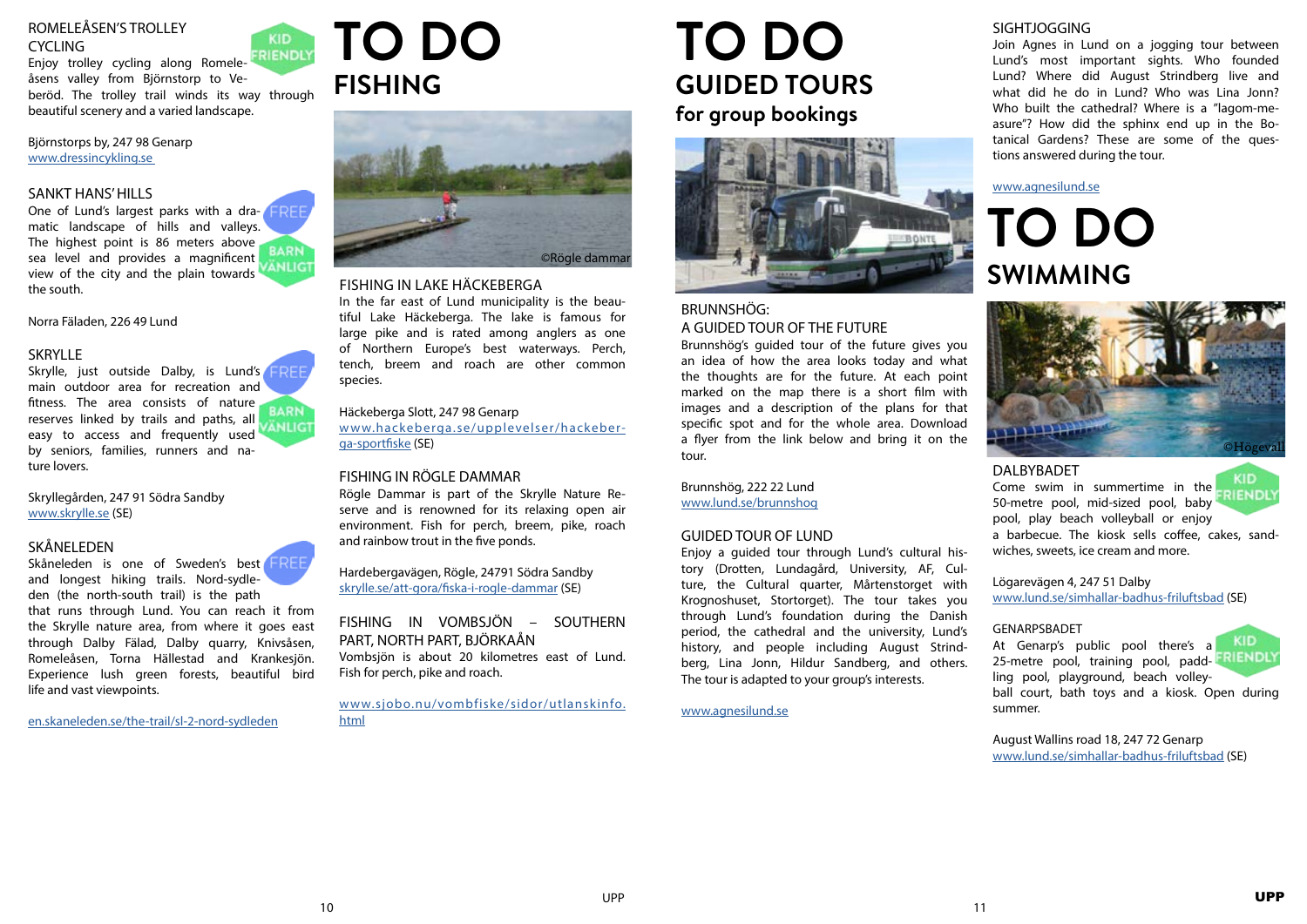#### <span id="page-6-0"></span>HÖGEVALLSBADET

Welcome to Högevall, one of Skåne's most modern and largest water parks. There's everything for people

who like excitement and challenges. Adventurous slides for the daring, jungle pools for the little ones and exercise courses for the energetic, all in one of Skåne's most modern water park. Why should kids have all the fun?

Stadsparksgången, 222 29 Lund [www.hogevall.se](http://www.hogevall.se/) (SE)

#### KÄLLBYBADET

KID Sandbybadet swimming pool is in the centre of Södra Sandby and is FRIENDLY open during the summer.

Källbybadet is an outdoor swim-**FRIENDLY** ming pool with a children's pool, splash pool for the youngest child-

**KID** At Veberöd's public pool you'll find volleyball, mini football field, foot-FRIENDLY ball, table tennis and a mini golf course. There's a beach volleyball court and a training circuit close by.

ren and diving pool with a diving tower. There's also a beach volleyball court, football pitch and playground. Open throughout the summer.

Badarevägen, 222 26 Lund [www.lund.se/simhallar-badhus-friluftsbad](https://www.lund.se/uppleva--gora/idrott-motion-och-friluftsliv/simhallar-badhus-friluftsbad) (SE)

#### SANDBYBADET

Hällestadsvägen 16, 24732 Lund [www.lund.se/simhallar-badhus-friluftsbad](https://www.lund.se/uppleva--gora/idrott-motion-och-friluftsliv/simhallar-badhus-friluftsbad) (SE)

#### VEBERÖDSBADET

Näckrosvägen, 247 62 Veberöd [www.lund.se/simhallar-badhus-friluftsbad](https://www.lund.se/uppleva--gora/idrott-motion-och-friluftsliv/simhallar-badhus-friluftsbad) (SE)

#### LUNDS AKADEMISKA GOLFKLUBB

Lund University Golf Club is in the beautiful Kungsmarken nature reserve and has a restaurant, golf shop, driving range and 18 challenging golf holes. The course is Sweden's 7th oldest golf club, just 6 kilometres from Lund's city centre.

Kungsmarken, 225 92 Lund [www.lagk.se](http://www.lagk.se/) (SE)

#### ROMELEÅSEN'S GOLF CLUB

Welcome to Romeleåsen's Golf Club. The golf course is located on Romeleåsen, about 80 metres above sea level. From some holes you get a fantastic view of Skåne's landscape. Two of the holes are voted as Sweden's most beautiful.

Kvarnbrodda 1191, 247 96 Veberöd [www.ragk.se](http://www.ragk.se/sv/gaster-guests/english)

#### VÄRPINGE GOLF COURSE

Quickly played 9-hole golf course close to the city. Located on the western side of Lund you can play 9 or 18 holes, or play all day. Membership is not required but you will need golf knowledge and an official handicap.

Fackklubbsvägen 2, 227 63 Lund [www.varpingegolfbana.se](http://www.varpingegolfbana.se/) (SE)

'BRÖDLABBET

At the bread lab you can shop organic, homemade bread or enjoy a "fika" on the cute farm.

Stora Råby Byaväg 28, 224 80 Lund [www.brodlabbet.se](http://www.brodlabbet.se) (SE)

#### GLORIAS ÄPPELGÅRD

Go for a visit to the apple orchard or feast on some delicious baked goods in the farm café.

Ladugårdsmarken 551, 22591 Lund [gloriasappelgard.se](http://gloriasappelgard.se/) (SE)

#### HÄLLESTAD SVAMP

Hällestad svamp (mushroom) sell their own products - everything from ketchup to black currant chutney and beautiful mushrooms grown right on the farm.

Hällestad 402, 247 95 Torna Hällestad [www.hallestad.com](http://www.hallestad.com) (SE)

#### LUNNARP HILLS

Get closer to the origin of your food - many of their products come straight from their own farm or from other local farmers.

Lunnarp 321, 247 94 Dalby [www.lunnarpshill.se](http://www.lunnarpshill.se) (SE)

#### MOSSAGÅRDEN Seasonal farm shop focusing on sustainability.

Mossagården 1, 247 64 Veberöd [www.mossagarden.se](http://www.mossagarden.se) (SE)



**KID** FRIENDLY

**KID** 

# RÅBYTORP GÅRDSBUTIK

A large assortment of fruit and vegetables all year round, focusin on seasonal produce.

Dalbyvägen 90, 224 78 Lund [www.facebook.com/rabytorp](http://www.facebook.com/rabytorp) (SE)

# SOLNÄS GÅRD

Enjoy some food or a "fika", or why not the famour apple pie from Kivik with fresh coffee, tea and small dishes.

#### Fjelievägen 112, 237 91 Bjärred

[www.kiviksmusteri.se/sv/besoek-oss/sol-](http://www.kiviksmusteri.se/sv/besoek-oss/solnaes-gard)



# **TO DO GOLF**



# **TO DO FARM SHOPS**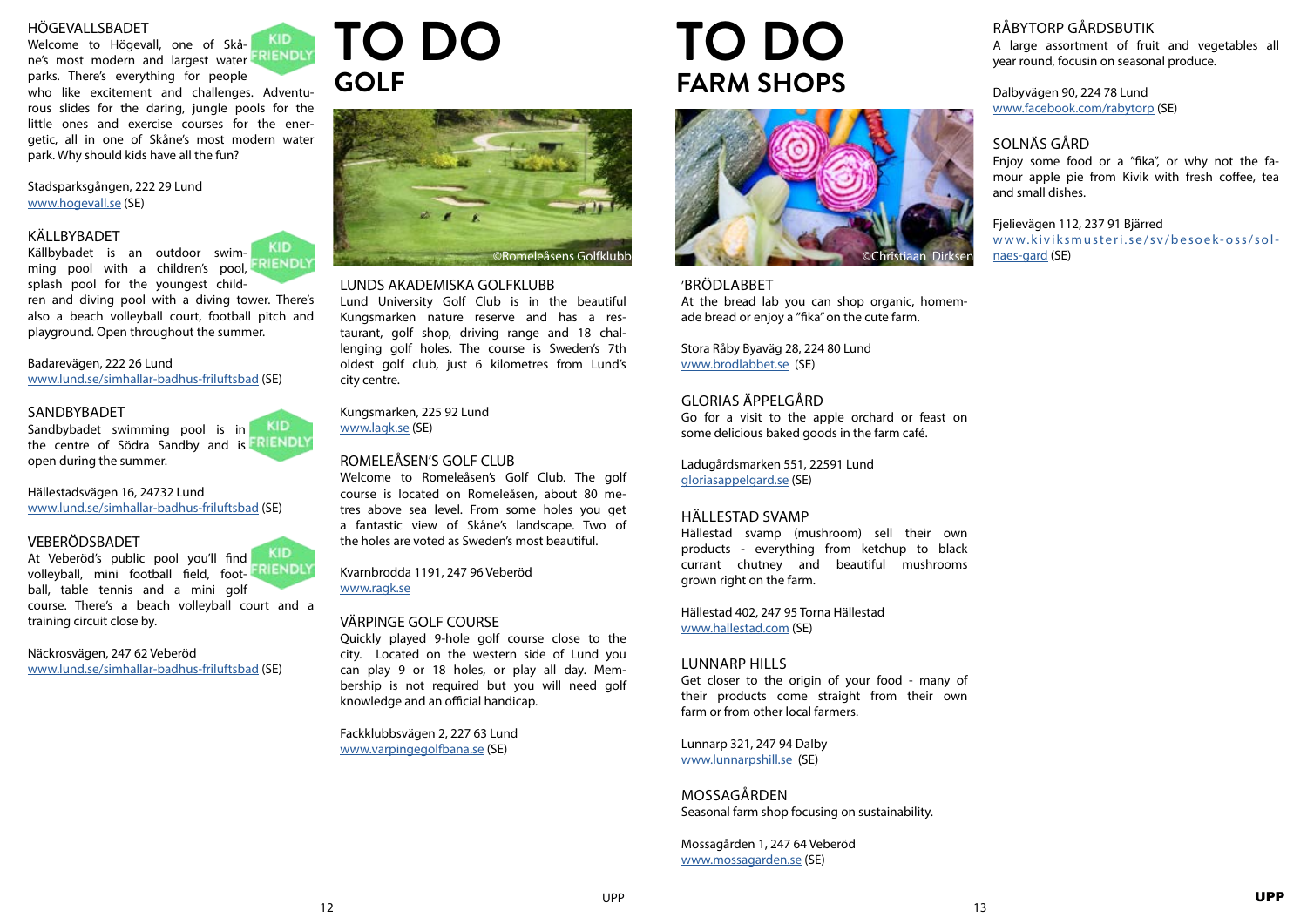GALLERI LINNEBJER LOTTE STONEWARE, WATERCOLOUR AND CERAMICS

Lotte Schedin works with ceramics and paints with watercolours. The gallery with its farm shop is open by appointment.

Räften 271, Linnebjer, 247 91 Södra Sandby [www.schedin.info](http://www.schedin.info/) (SE)

# GYLLEBO GÅRDSBUTIK OCH ATELJÉ BETONG & SÅNT

See the artists' ceramic and concrete works at Gyllebo farm. There are also pieces displayed by guest artists.

Arkivgatan 33, 223 59 Lund [www.facebook.com/Gyllebogårdsbutik](https://www.facebook.com/Gyllebo-g%C3%A5rdsbutik-426122271081088/) (SE)

## JOLAN'S CERAMICS

Handmade, unique and playful ceramics from Lund.

Idrottsgatan 4, 222 29 Lund [www.jolanskeramik.com](http://www.jolanskeramik.com/) (SE)

# JÄGER & JANSSON GALLERI

Swedish and international contemporary art. The focus is on painting, but other art forms such as sculpture, graphics, glass and silver. Their ambition is to play an important role in the art life of Lund and its surrounding region.

Stora Gråbrödersgatan 13, 222 22 Lund [www.jagerjansson.se](http://www.jagerjansson.se/) (SE)

#### KROGNOSHUSET ART SOCIETY AURA

Since 1929 the Aura Art Society, founded by a group of artists and art lovers in 1928, has held exhibitions in Krognoshuset. Now it's contemporary and young art that gives life to Lund's best-preserved medieval residence.

Mårtenstorget 3, 22351 Lund [www.konstforeningenaura.se](http://www.konstforeningenaura.se ) (SE)

MARTIN BRYDER GALLERY Art gallery in central Lund.

Nygatan 12, 22229 Lund [martinbrydergallery.se](http://martinbrydergallery.se/) (SE)

# STUDIO K2

Studio K2 is a gallery linking the environment, music, technology, economics, art, religion, clothing, politics and history.

Kraft Torg 2, 22350 Lund [studiok2.se](http://studiok2.se )

# TATIS GALLERY OF ART AND SCIENCE

Tatis Gallery of Art and Science is a studio association with a gallery on Stora Gråbrödersgatan 13 in central Lund.

Stora Gråbrödersgatan 13, 222 21 Lund [www.facebook.com/Tatis-Galle](https://www.facebook.com/Tatis-Galleri-for-Art-and-Science-868196043193488)[ri-for-Art-and-Science](https://www.facebook.com/Tatis-Galleri-for-Art-and-Science-868196043193488) (SE)

# ÖBERG FOTOGRAFIK

Öberg FotoGrafik is a gallery for experimental photo graphics. The gallery is run by Jan Öberg, a peace researcher and art photographer. The gallery shows Öberg's own photos, including guest photographers.

Vegagatan 25, 224 57 Lund [www.obergphotographics.biz/index](http://www.obergphotographics.biz/index )

#### GAMBRINIUS AT GRAND HOTEL

Bar and bistro with a relaxed and friendly atmosphere. A classic meeting place in Lund with a delicious selection of bistro dining and drinks.

Bantorget 1, 221 04 Lund +46 (0) 46-280 61 00 [www.grandilund.se](http://www.grandilund.se/default-en.html)

#### GAMLA FRANSKA

At restaurant Gamla Franska they are working with French traditional cooking techniques but with their own modern touch. The restaurant is located in Saluhallen in Lund and offer guests ingredients with high quality, homemade dishes and a wide range of quality drinks.

Saluhallen, Mårtenstorget, 223 51 Lund +46 (0)46-125258 [gamlafranska.se](http://gamlafranska.se )

## GASTRO GASPARI

Welcome to Gastro Gaspari, located a stone's throw from Gaspari Lodge, in the heart of Flyinge. To create a genuine atmosphere, the famous forge in Flyinge has been transformed into an extraordinary restaurant experience.

Flyinge Kungsgård 1775, 247 93 Flyinge +46 (0) 709-61 71 25 [countrylivingflyinge.se/restaurang](http://countrylivingflyinge.se/restaurang/) (SE)

# **GATTOSTRETTO**

Gattostretto is a genuine Italian restaurant and café with a family atmosphere. Authentic Italian food made with love and passion – just like in Italy but in Lund.

Kattesund 6A, 222 23 Lund +46 (0) 46-32 07 77

## GLORIA'S

Restaurant and sports bar in central Lund. All major games are shown on big screen displays and on Thursdays they offer live music. On late Fridays and Saturdays Gloria's turn into a night club.

St Petri Kyrkogata 9, 222 21 Lund +46 (0) 19 46-15 85 [www.glorias.se](http://www.glorias.se/start.html) (SE)

#### GRANDS MATSAL

Grand's dining room is a unique combination of elegance and classic culinary experiences. You'll find crisp tablecloths, impressive chandeliers and polished candelabras. A wonderful, classical environment.

Bantorget 1, 222 29 Lund +46 (0) 46-280 61 00 www.grandilund.se

#### HARRYS PUB & RESTAURANG

Harrys Pub & Restaurant is in the centre of Lund. Every week the bar organises various events such as after-work, live music, major sporting events and music quizzes.

Bangatan 6, 222 21 Lund +46 (0) 46-30 70 00 [www.harrys.se](https://www.harrys.se/restauranger/lund/) (SE)

# HJULET FOOD & VIN

A restaurant and bar in central Lund. A pleasant atmosphere to meet, eat and drink.

Östra Mårtensgatan 6, 223 61 Lund +46 (0) 46-4615 83 57 [facebook.com/Hjulet-Mat-och-Vin](https://www.facebook.com/Hjulet-Mat-och-Vin-1693646250921841/) (SE)



# <span id="page-7-0"></span>**ART GALLERIES**



# **EAT RESTAURANTS**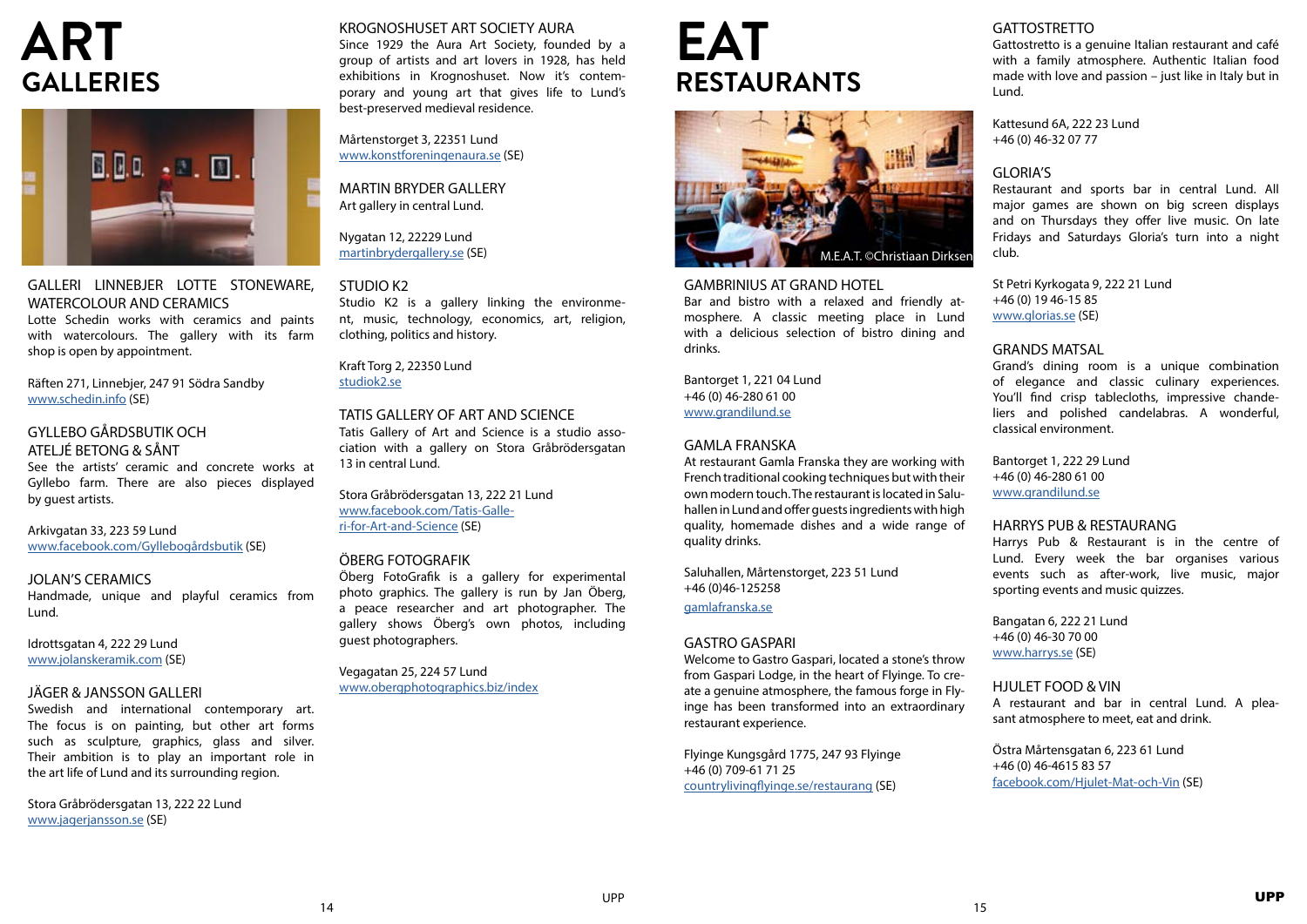# HÄCKEBERGA SLOTT

Häckeberga Castle was built on one of the seven islands in the gorgeous surroundings of Lake Häckeberga, just outside Genarp. The restaurant focuses on Skåne's flavours and uses seasonal products.

Häckeberga, 247 98 Genarp +46 (0) 40-48 04 40 [www.hackebergaslott.se](http://www.hackebergaslott.se/en/home)

## IHSIRI

Ihsiri is a modern Thai restaurant in Lund serving Asian inspired cuisine.

Bytaregatan 14, 222 23 Lund +46 (0) 46-30 77 26 [ihsiri.com](http://ihsiri.com/) (SE)

## ITALIA IL RISTORANTE

Italian restaurant located in a cosy courtyard. Serves traditional Italian dishes like pasta and pizza.

Lilla Fiskaregatan 11, 226 48 Lund +46 (0) 46-14 80 80 [www.italia-ilristorante.com](https://www.italia-ilristorante.com/pizzeriaeng)

## KINJO SUSHI

Kinjo Sushi is on Mårtenstorget. Enjoy authentic Japanese sushi, prepared with fresh produce and warm Japanese dishes from the charcoal grill. Or relax and enjoy a drink with some good friends on the patio.

Mårtenstorget 7A, 223 51 Lund, Sweden +46 (0) 46-18 44 66 [www.kinjo.se](https://www.kinjo.se/) (SE)

#### KLOSTERGATANS VIN & DELIKATESS

Chess-board stone floors, waiters in in chef's coats and long aprons, a delicious wine list and a lovely feel of a Parisian bistro – enjoy classic French-Swedish food for lunch and dinner.

Klostergatan 3, 222 22 Lund +46 (0) 46-14 14 83 [www.klostergatan.se](https://www.klostergatan.se/) (SE)

# **KULTURKROGEN**

Kulturkrogen offers both espresso and Scandinavian food with an international touch. Come for lunch, business or dinner.

Tegnérsplatsen 4, 223 50 Lund +46 (0) 46-14 65 10 [kulturkrogen.se](http://kulturkrogen.se/) (SE)

# LA PARADA

La Parada is a famous market in Lima, Peru, but in Lund it's a bar and restaurant with its heart in Peru. The chef creates menues and food that can only be described as "Peruvian & Tasty".

Östra Mårtensgatan 15, 223 61 Lund +46 (0)46-12 33 30 [www.facebook.com/laparada.se](https://www.facebook.com/laparada.se/) (SE)

#### M.E.A.T.

M.E.A.T. - Modern, Epic, American, Taste – a modern steakhouse with a unique environment and atmosphere.

Kattesund 8, 222 23 Lund +46 (0) 46-12 78 65 [www.meatgrill.se](https://www.meatgrill.se/) (SE)

## MAE YAI

Mae Yai is a Thai restaurant where the atmosphere is inspired by the aromas of traditional cuisine. Mae Yai serves lunch as well as á la carte.

Stora Fiskaregatan 15, 222 24 Lund +46 (0) 46-13 00 93 [www.maeyai.com](https://www.maeyai.com/) (SE)

#### MALMSTENS FISK & KÖK

Malmstens Fisk & Kök a bright oasis in Lunds markethall. The inviting resturant attracts both lunch and dinner guests

Saluhallen, Mårtenstorget, 223 51 Lund +46 (0)46-12 63 54 www.malmstensfisk.se



#### MAT & DESTILLAT

Classic craftsmanship revamped and revitalized. The kitchen works as an experimental workshop that prepares well-known dishes with innovative techniques and thoughts, but without frills. All to make the classics taste as they always did – just better.

Kyrkogatan 17, 222 22 Lund +46 (0) 46-12 80 00 [www.matochdestillat.se](https://www.matochdestillat.se/) (SE)

#### **MEDITERRANEANAN**

A part of Greece in the middle of Lund. A cosy restaurant with typical Greek dishes such as moussaka, souvlaki and tzatsiki.

Grönegatan 2B, 222 24 Lund +46 (0) 46-15 88 41 [www.mediterranean.se](http://www.mediterranean.se/) (SE)

## O'LEARYS

A restaurant and sports bar in central Lund. O'Learys' serves food with inspiration from major parts of the world with an American touch.

Klostergatan 14B, 222 22 Lund + 46 (0) 46-14 10 14 [olearys.se/lund](https://olearys.se/en-us/lund/)

#### **PINCHOS**

Find a menu with dishes of all kinds from all over the world; everything from Spanish quesadillas to Asian dumplings, Hungarian steaks and French crème brûlée. The dishes are served as tapas for more variety.

Lilla Gråbrödersgatan 2, 224 56 Lund +46 (0)46-12 12 22 [www.pinchos.se/lund](http://www.pinchos.se/lund/) (SE)

# PINXTOS

Pinxtos. More of the good, in a smaller format. A variant of "less is more" – a tapas restaurant without necessarily being Spanish.

Lilla Gråbrödersgatan 2, 222 22 Lund +46 (0) 46-12 12 22 [www.pintxos.nu](http://www.pintxos.nu/Home/Landingpage) (SE)

#### PUNJABI RESTAURANT

Punjabi Restaurant serves traditional Indian and Pakistani food with a wide variety of vegetarian, meat and seafood dishes.

Stora Södergatan 59, 222 23 Lund +46 (0) 46-211 54 15 [punjabirestaurant.se](http://punjabirestaurant.se/) (SE)

## RAUHRACKEL

Rauhrackel is an institution in Lund. Their bratwurst and beer are as obvious as the song at the university house staircase or sprint training on Sankt Hans Hills. Austrian Rauhrackel is a familiar fairy tale supposed to frighten children when they did not want to eat. Lund's Rauhrackel is a cosy restaurant and bar with everything you need for a true Tyrolean dinner.

Stora Algatan 5, 223 50 Lund +46 (0) 46-14 37 27 [rauhrackel.se](https://rauhrackel.se/) (SE)

#### RESTAURANG SANDRA

Restaurang Sandra has been serving fondue and a large variety of plank steaks for years. Sandra is open for lunch, serving an oriental buffet. One of the rooms is furnished in an oriental style for an oriental à la carte menu.

Stora Södergatan 42, 222 23 Lund +46 (0) 46-15 72 00 [sandra.gastrogate.com](http://sandra.gastrogate.com ) (SE)

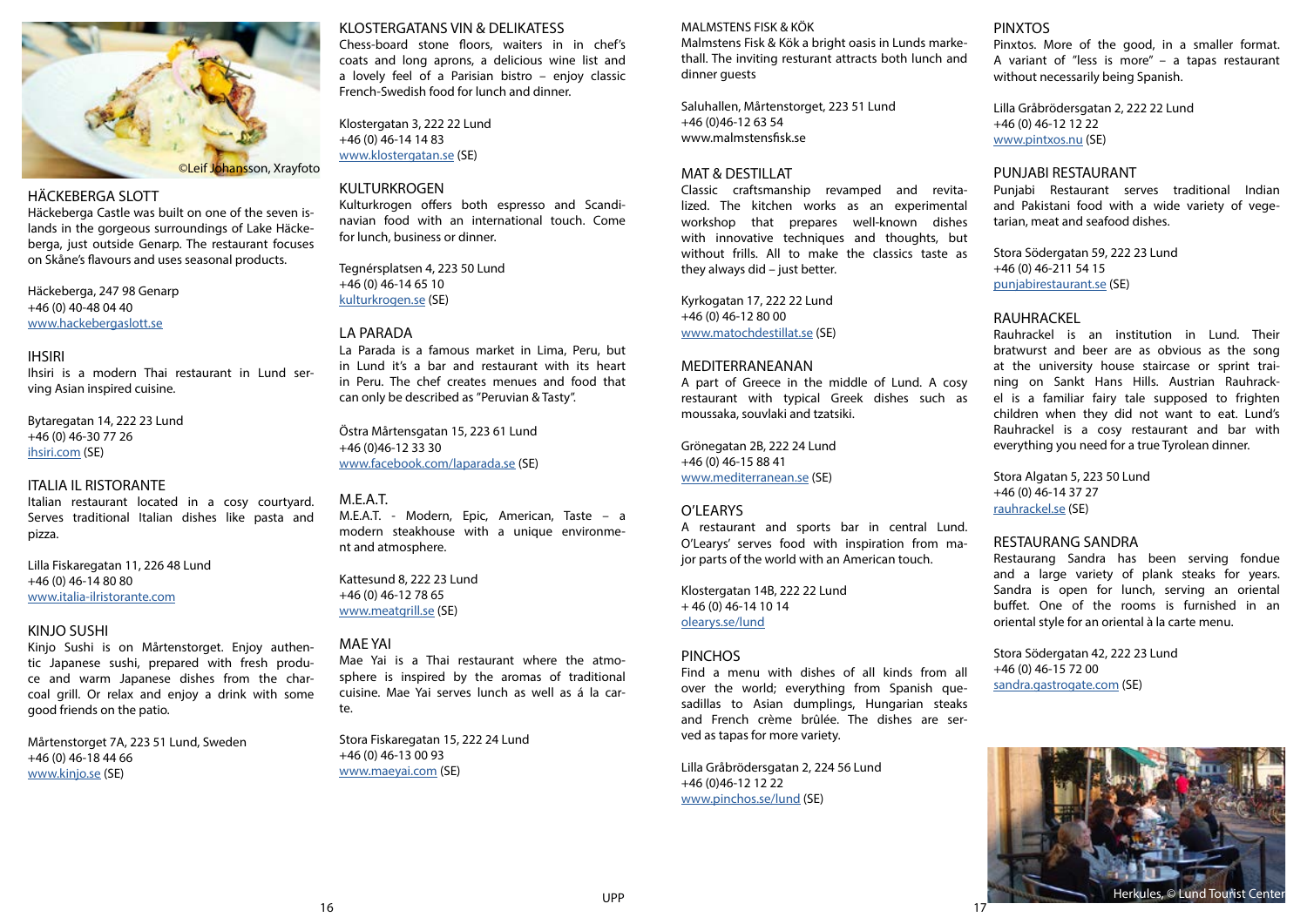# RESTAURANG STÄKET

Classical food in a cosy setting in a basement dating back to the 16th century; an Italian concept with a rustic feeling. You'll find everything from classic meat and pasta dishes to new organic wines.

Stora Södergatan 6, 222 23 Lund +46 (0) 46-211 93 67 [www.staketlund.info](http://www.staketlund.info/) (SE)

#### RESTAURANG VIVA

Restaurang Viva offers both entertainment and dining experience. The menu has Swedish character with elements of Italy, using produce of the highest quality.

Karhögstorg 10E +46 (0) 707-97 40 03 [www.vivalund.se](http://vivalund.se/)

#### ROMANA PIZZERIA

Romana is a well-known pizzeria in Lund and was one of the city's first in the 1970s. The restaurant has two floors and a small outside dining area in the front. During Summer you can dine al fresco in outdoor seating in the courtyard.

Bangatan 4, 222 21 Lund +46 (0) 46-12 80 60

#### ROMELEKRO

Romelekro is located at Romeleåsen's Golf Club. Eat and socialise while you enjoy traditional, high quality, Skåne cuisine, or enjoy a snack on the terrace.

Kvarnbrodda 1191, 247 96 Veberöd +46 (0) 46-821 11 [www.kockomat.se](http://www.kockomat.se/) (SE)

#### ROSEGARDEN NEO-ASIAN

Rosegardens Neo-Asian restaurant has transformed both traditional Asian dishes and its atmosphere to modern art without sacrificing taste or authenticity.

Mårtenstorget 5, 223 51 Lund +46 (0) 46-38 98 88 [rosegardenneo.se](https://rosegarden.se/find-us?restaurant=57106f17ad4f21090090d472) (SE)

## RÅ EPOK

Sustainable sushi from Skåne. At Rå Epok the sushi tastes wonderful and you can enjoy it with a clear conscience. Only local, non-red-listed fish is served and Rå Epok finds new ways for you to experience sushi. With knowledgeable staff and fresh produce, Rå Epok offers sushi out of the ordinary.

Klostergatan 7, 222 22 Lund +46 (0) 46-211 30 30 [lund.raepok.com](https://lund.raepok.com/) (SE)

SHIRAZ Restaurant with the best from both the Persian and Indian kitchen

Saluhallen, Mårtenstorget, 223 51 Lund +46 (0)46-32 02 30 restaurangshiraz.se

#### SPICE AND CURRY

Restaurant Spice and Curry aims for traditional Indian food. They offer several different alternatives for both lunch and dinner.

Vårfrugatan 8A, 223 50 Lund +46 (0)46-15 91 41 www.spiceandcurry.se (SE)

#### SPISEN BAR & RESTAURANG

Tugg Burgers serves prime rib burgers with meat from selected farms, as well as vegetarian and vegan options. Home ground meat and fresh bread make for the best quality burgers.

A Lund local since the 60s, with great food in charming premises and beautiful details. Spisen has retained parts of the atmosphere created during the 70s and is the place for a romantic dinner or a business lunch.

Kiliansgatan 15, 223 50 +46 (0) 46-37 04 02 [www.spisenlund.se](http://www.spisenlund.se/) (SE)

#### STORTORGET RESTAURANG & BAR



A place to meet for lunch in the middle of the day, have a cup of coffee in the afternoon, enjoy dinner in the evening, or meet friends at the bar when it's getting late. Stortorget changes shape many times a day. The kitchen offers a mix of Mediterranean food and local produce cooked in a "Josper" – a unique charcoal oven from Spain.

Stortorget 1, 222 23 Lund +46 (0) 46-13 92 90 [www.stortorget.net](http://www.stortorget.net/) (SE)

#### SURF SHACK

Surf Shack serves a wide range of burgers. You will find it in the Market Hall in Lund city centre.

Saluhallen, Mårtenstorget, 223 51 Lund +46 (0)46-761 76 40 18 lund.surfshacksmashburgers.com

## TAVERNO INFERNO

Café, bar, lunch and à la carte. Inferno serves simple international cuisine, focusing on spicy and tasty food with influences from Mexico, Asia and southern Europe. Taverno Inferno also offers a large selection of local and international beers and ciders.

Paradisgatan 1, 22350 Lund +46 (0) 46-285 02 80 [www.infernobar.se](http://www.infernobar.se/) (SE)

#### THE BISHOPS ARMS

Enjoy good food and drinks with family, friends or colleagues in a relaxed British pub environment.

St. Petri Kyrkogata 7 , 222 21 Lund +46 (0) 46-14 90 80 [www.bishopsarms.com/Lund](http://www.bishopsarms.com/Lund_(Hotel_Bishops_Arms)) (SE)

## THE LODGE, RESTAURANT

Food of the highest class with exciting flavours and textures inspired by the Swedish flora and fauna, refined using modern methods. The Lodge's ambition is to use local produce for everything, from marmalades to truffles.

Södra Ugglarp 621, 24798 Genarp +46 (0) 46-24 89 05 [thelodge.se/en/english/the-restaurant](http://thelodge.se/en/english/the-restaurant)

# JOHN BULL

Wind down with a beer or two with friends at the John Bull British pub. Pub menu.

Bantorget 2, 222 29 Lund +46 (0) 46-14 09 20 [www.johnbull.se](http://www.johnbull.se/)

#### THUY – VIETNAMESISKA DELIKATESSER

Vietnamese food for all tastes. High-class Vietnamese food in Lund's city centre.

Klostergatan 12, 222 22 Lund +46 (0) 46-948 88 [www.facebook.com/Thuy-Vietnamesiska](https://www.facebook.com/Thuy-Vietnamesiska-delikatesser-417244171965557/)[delikatesser](https://www.facebook.com/Thuy-Vietnamesiska-delikatesser-417244171965557/) (SE)

#### TUGG BURGERS

Klostergatan 9, 222 22 Lund +46 (0) 46-12 22 55 [lund.tuggburgers.se](http://lund.tuggburgers.se) (SE)

# V.E.S.P.A

Restaurant V.E.S.P.A is an Italian restaurant with that local feeling, putting emphasis on bringing the pizza back to its original taste and shape. V.E.S.P.A also serves exciting, classic pasta dishes.

Karl XI street 1, 222 20 Lund +46 (0) 46-12 71 27 [www.vespa.nu](https://www.vespa.nu/) (SE)

#### WASABI

Wasabi serves tasty sushi at both Gråbrödersgatan 2 and in Saluhallen.

Gråbrödersgatan 2, 222 22 Lund +46 (0) 46-39 63 96 [www.wasabisushi.se](https://www.wasabisushi.se/) (SE)

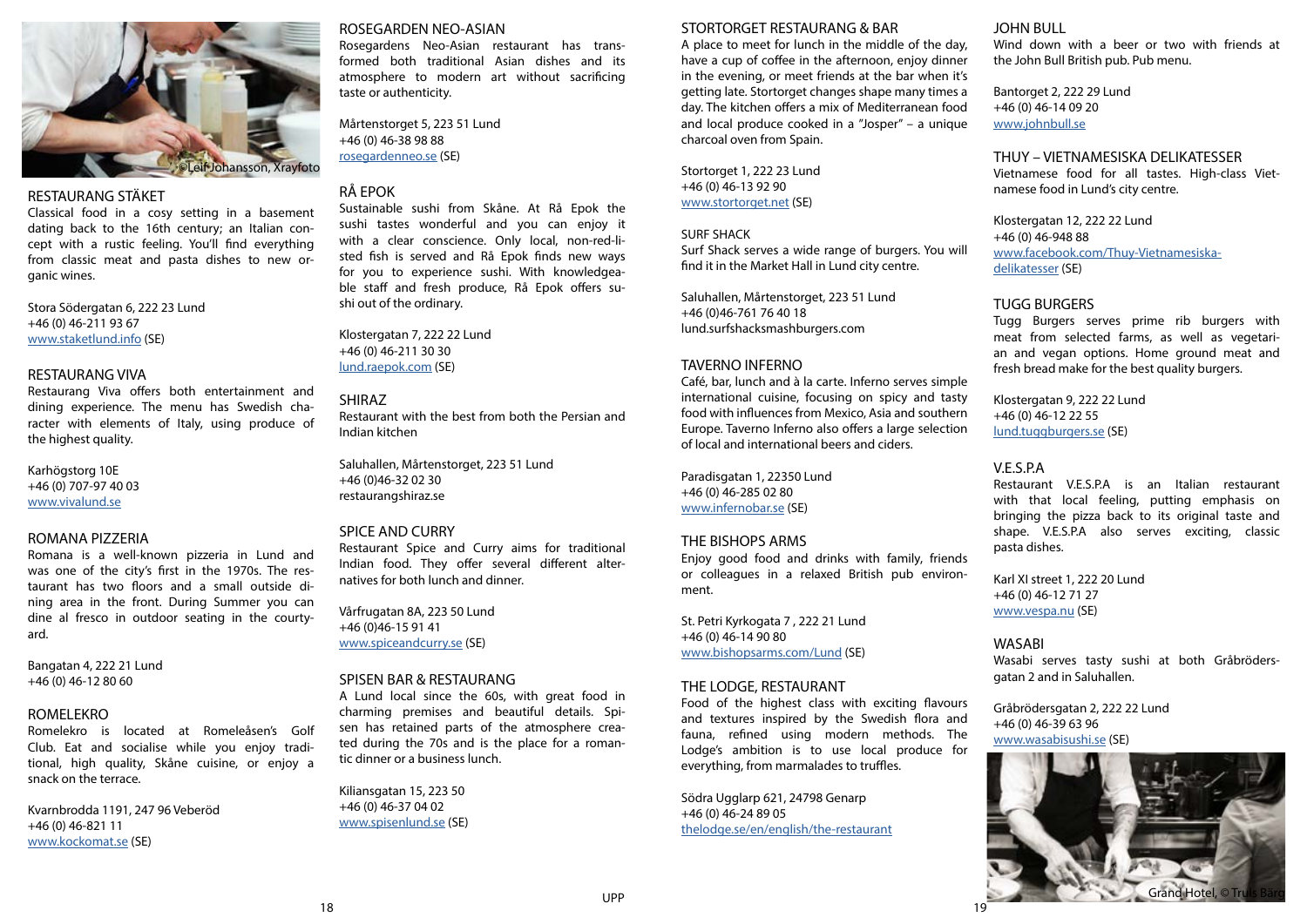#### VALVET

An international steakhouse with a relaxed atmosphere. Pizzas, burgers, home cooking and more.

Allhelgona kyrkogata 7, 223 62 Lund +46 (0) 46-211 17 01 [valvetsteakhouse.se](http://valvetsteakhouse.se/)

# VED

VED serves a modern, rustic menu with medium-sized dishes. The menu is seasonal and raw materials are produced locally when possible.

Mårtenstorget 3, 223 51 Lund +46 (0) 46-15 76 46 [www.restaurangved.se](https://www.restaurangved.se/) (SE)

#### VENDELS MATRUM

Welcome to Vendels Matrum, located at The More Hotel in Lund. In the evenings, Vendels Matrum offers a five-course tasting menu, and serves lunch on weekdays.

Kastanjegatan 18, 224 56 Lund +46 (0) 46-271 64 64 [www.vendelsmatrum.se](https://www.vendelsmatrum.se/) (SE)

## VIGGO'S RESTAURANG OCH BAR

Viggo's extensive burger menu has become extremely popular. Get everything from avocado and bacon to banana and peanut butter on your burger.

Bangatan 1, 222 21 Lund +46 (0) 46-15 91 49 [viggoshamburgare.se](http://viggoshamburgare.se/) (SE)

# VIGGOS THE BAR

A restaurant with a modern touch and a large outdoor patio in the middle of Mårtenstorget.

Mårtenstorget 9, 221 51 Lund +46 (0) 46-12 57 88 [viggoshamburgare.se](http://viggoshamburgare.se/) (SE)

# VINERIA ITALIANA

Find classic Italian home cooking including several small dishes cooked according to recipes from generations of Italian food traditions. The wine comes from small local craft-made wineries.

Clemenstorget 2, 222 21 Lund +46 (0) 46-211 11 16 [www.restaurangvineria.se](https://www.restaurangvineria.se/) (SE)

# ZEN SUSHI & TEA

Zen Sushi & Tea offers a meal revolving around traditional sushi with a fusion of modern culinary technology to give you a sushi experience beyond the ordinary.

Östra Mårtensgatan 4, 223 61 Lund +46 (0) 46-14 20 50 [www.zen-sushi.se](https://www.zen-sushi.se/) (SE)

# ANNAS KÖK

Annas Kök invests in high quality coffee beans from Johan & Nyström. It is hard to resist the home-baked treats such as biscotti, chocolate cakes, fudge cakes, brownies, mousse cakes, desserts, truffles and ice cream. During weekdays, Anna's Kitchen serves a lunch menu with soups and salads.

Avtalsvägen 2, 227 61 Lund, Sweden +46 (0) 46-211 91 00 [www.annaskok.se](http://www.annaskok.se/) (SE)

## BARISTA FAIR TRADE COFFEE

Barista Fair Trade Coffee focuses on quality and ethics. The café serves Fair trade-labelled and organic food and drinks ranging from fresh lasagne to hot sandwiches, fresh salads, 100% organic smoothies and pastries.

Lilla Fiskarg. 8 / Scheelev. 15 / Bang. 7 +46 (0) 46-12 22 44 [www.barista.se](http://barista.se/om/var/) (SE)

## BRODER JAKOBS

Broder Jakobs bakery is situated in central Lund and offers bread in all imaginable artful shapes.

Klostergatan 9, 222 22 Lund +46 (0) 46-13 70 60 https://www.facebook.com/broderjakobs/ (SE)

# CAFÉ & LE

Café & Le serves tasty, healthy, often organic and locally produced food in a cosy environment. They also serve wine and fair trade coffee.

Västra Mårtensgatan 10, 223 51 Lund +46 (0) 46-13 01 50 [www.cafeochle.se](https://www.cafeochle.se/) (SE)

# CAFÉ ARIMAN

Café Ariman has been one of Lund's most popular cafés since it opened in 1983. A meeting place for Lund's students and for alternative Lund. The menu includes cakes, muffins and pies, as well as different types of hot baguettes. In the evenings Café Ariman becomes a relaxed bar serving a full range of alcoholic and non-alcoholic beverages.

Kungsgatan 2, 223 50 Lund +46 (0) 46-13 12 63 [www.ariman.se](http://www.ariman.se/) (SE)

# CAFÉ ATHÉN

Athén is the students' living room. With premises on the ground floor of the AF castle it's the largest café in Scandinavia as well as a reading and cultural scene. Athens is a great place for group work.

Sandgatan 2, 223 50 Lund +46 (0) 46-13 99 80 [facebook.com/cafeathen](https://www.facebook.com/cafeathen) (SE)

# CAFÉ LANDGREN

Café Landgren offers raw food, quality pastries, light bites and Fair trade coffee. They have a coffee buffet using Fair trade beans from different parts of the world, which are ground in-house. Their organic coffees and teas are labelled as passing the highest ethics and quality standards.

Kyrkogatan 17, 222 22 Lund +46 (0) 71 46-757 03 [facebook.com/cafelandgren](https://www.facebook.com/cafelandgren) (SE)



<span id="page-10-0"></span>

# **EAT CAFÉS**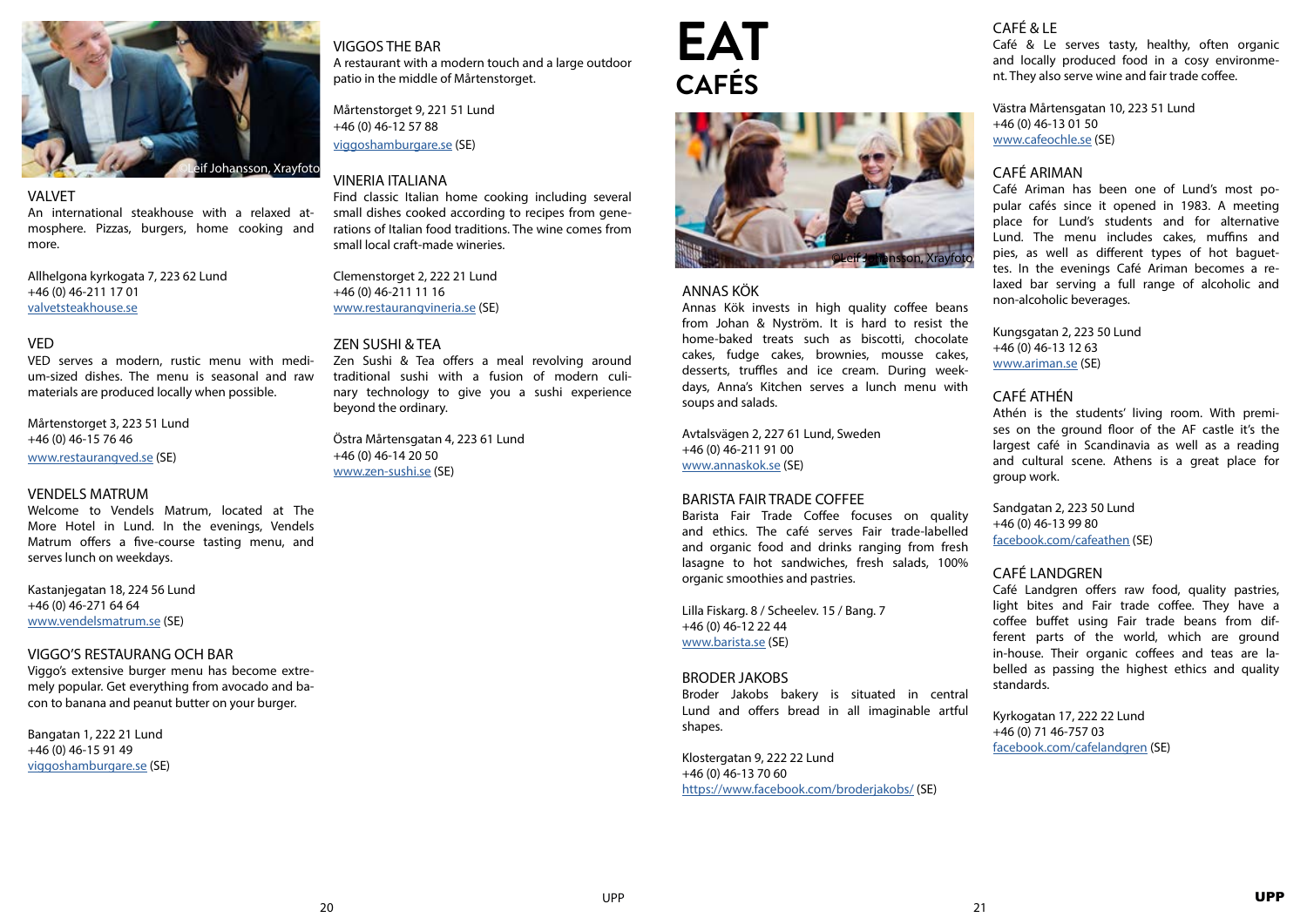#### COFFEE BREAK

Coffee Break is the place for coffee lovers. Enjoy an espresso, love a latte, cappuccino or another kind of great coffee blended by talented baristas who know how coffee should taste and be served.

St. Petri Kyrkogata 3, 222 21 Lund +46 (0) 46-211 21 00 [www.coffeebreak.nu](http://www.coffeebreak.nu/startsidan.html) (SE)

#### COFFEE POINT

Healthy salads, sandwiches, baked potatoes with salad and baked fayre are a few examples of what Coffee Point offers its hungry customers. The coffee is a must for all coffee lovers.

Skomakaregatan 5A, 223 50 Lund +46 (0) 46-13 68 54 [coffeepoint.se](http://coffeepoint.se/) (SE)

#### CRÊPERIET

Crêperiet is on Klostergatan, Lund's food street. In the morning you can enjoy a delicious breakfast buffet, or order to-go if you're pressed for time. After breakfast it's time for delicious galettes and crêpes.

Klostergatan 14C, 222 22 Lund, Sweden +46 (0) 72-329 08 00 [www.creperiet.nu](http://www.creperiet.nu/) (SE)

#### EBBAS SKAFFERI

Ebbas is in an old historical building in the city centre. This cosy, cosmopolitan café serves food for every taste. Soak up the homely atmosphere and relax in the outdoor seating in the courtyard during the summer, or get comfortable by the fireplace inside the café during winter.

Bytaregatan 5, 222 21 Lund, Sweden +46 (0) 46-15 91 56 [facebook.com/ebbasskafferi](https://www.facebook.com/ebbasskafferi) (SE)

#### ESPRESSO HOUSE

It started with a café in Lund in 1996. Today, Espresso House is a big coffee shop chain. Espresso House also serves pastries from their bakery, grilled sandwiches and salads.

Skomakaregatan 1 / Stortorget 5 / Stora Gråbrödersgatan 4 / Nova Lund Knut den stores torg 1 / Bangatan 1 +46 (0)10-510 1102 [espressohouse.com](https://espressohouse.com/) (SE)

# GRAFITTI CAFÉ

Graffiti Café offers many different options such as baked potatoes, salads and baguettes. Or stop for a cup of coffee and a piece of cake.

St. Gråbrödersgatan 4 / Nova Lund +46 (0) 46-32 82 70 [graffiticafe.se](http://graffiticafe.se/english/index.php)

# IL CAFÉ D'ITALIA

This café combines trendy design with a homely atmosphere. Il Café d'Italia only uses their own fair trade and sustainable specialty coffee. They serve a wide range of salads, Italian sandwiches and home-baked pastries with the same high ambitions as for their coffee.

Kyrkogatan 21, 222 22 Lund +46 (0) 46-15 78 20 [facebook.com/cafeditalialund](https://www.facebook.com/cafeditalialund) (SE)

#### INKOGNITO BISTROCAFÉ

White Guide-listed bistro café serves superbly-prepared classic dishes as well as homemade cheesecakes, pastries and sandwiches.

Lilla Fiskaregatan 23, 222 22 Lund +46 (0) 708-35 74 84 [facebook.com/InkognitoLund](https://www.facebook.com/InkognitoLund) (SE) KAHLS THE & KAFFEHANDEL

Kahls The & Kaffehandel is at the Nova Lund shopping centre. They sell a wide range of tea and coffee varieties, that you can sit and enjoy there, or take home.

Företagsvägen 10, 227 61 Lund +46 (0) 46-12 08 10 [www.kahlstkh.se](http://www.kahlstkh.se/) (SE)

#### LOVE COFFEE ROASTERS



Love Coffee Roasters is the café for coffee lovers. There's always freshly-made coffee on the shelves with a variety of origins and blends for both espresso and filter brewing. Their quality equipment together with their expertise provides all the right conditions to enjoy a great coffee experience in your own kitchen.

Klostergatan 1 L, 222 22 Lund +46 (0) 736-77 65 60 [lovecoffee.se](http://lovecoffee.se/)

#### MORMORS BAGERI

Talented bakers and pastry chefs supply Mormor's with freshly baked bread and other delights.

Knut den Store Torg 1 / Vårfrugatan 8 +46 (0) 46-32 87 87 [www.mormors.se](http://www.mormors.se/) (SE)

#### NIROMA'S CAFÉ

Niroma's Café in Veberöd offers a wide range of coffee, chocolate, cheese and more. Coffee lovers can choose from a long menu of different types of coffee, which you can savour with salads, sandwiches and all kinds of sweets.

Dalbyvägen 4, 247 62 Veberöd, Lund +46 (0) 768-00 08 03 [facebook.com/Niromas-Café](https://www.facebook.com/Niromas-Caf%C3%A9--113009222063769/) (SE)

#### PATISSERIET

Patisserie is a stone oven bakery in central Lund offering a delicious range of homemade cakes, sourdough bread, sandwiches, croissants, macarons, tarts and more.

Klostergatan 3 222 22 Lund, Sweden +46 (0) 46-14 14 73 [www.patisseriet.com](https://www.patisseriet.com/) (SE)

#### RAMKLINTS CAFÉ & CONDITORI

Browse through a newspaper, read a book or chat over a cup of freshly ground coffee with a cake or pastry in this cosy café overlooking Mårtenstorget.

Mårtenstorget 10, 223 51 Lund +46 (0) 46 to 211 06 64 [www.ramklints.se](http://www.ramklints.se/) (SE)

# RESTAURANG STADSPARKEN

Restaurant Stadsparken in Lund's city park serves coffee, lunch, á la carte and brunch. During Summer you can eat on their patio and enjoy live music in the evenings.

Stadsparken, 222 22 Lund, Sweden +46 (0) 46-211 44 47 [www.stadsparkscafeet.se](http://www.stadsparkscafeet.se/) (SE)

#### SYSTRARNA NYMANS KAFFE & DELI

Cute café in the middle of Dalby with coffee and light bites. During Summer you can eat Italian ice cream while enjoying the garden view overlooking Dalby Church.

Lundavägen 1, 247 50 Dalby +46 (0) 46-20 91 00 [www.systrarnanyman.se](http://www.systrarnanyman.se/) (SE)

## SYSTRARNA PÅ SOLHJULET

In summer you can enjoy fresh coffee, good tea and refreshing juices made with berries or elderberries. They bake all their delicious pastries using eggs from the farm, and serve freshly baked sandwiches, pies and other light dishes. The café uses locally produced and organic produce as much as it can, and is fair trade-certified by Lund municipality.

Skälbäck 171, 247 96 Veberöd +46 (0) 46-550 65 [www.solhjulet.nu](http://www.solhjulet.nu/) (SE)

#### TEKULTUREN

TeKulturen is Lund's only tea house, serving afternoon tea with homemade food. Choose from over 130 different teas, and buy your favourite flavour from the small shop. Fascinated by tea? Why not join one of their lectures and tea tastings?

Slöjdgatan 13, 227 36 Lund, Sweden +46 (0) 73-364 77 55 [facebook.com/TeKulturen](https://www.facebook.com/TeKulturen) (SE)

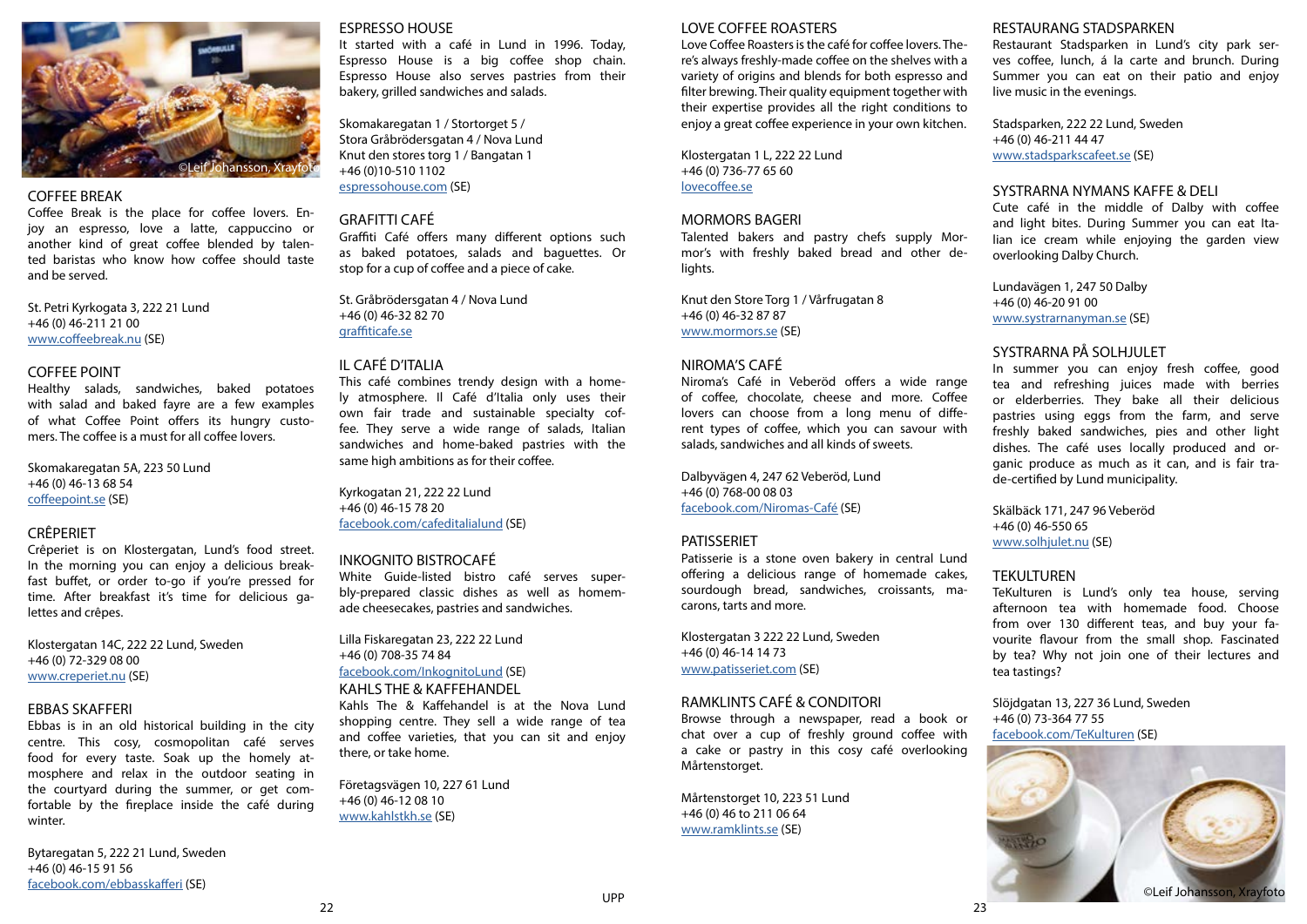<span id="page-12-0"></span>

TINY LUMBERJACK FILM AND CAFÉ Taste organic coffee and tea together with cakes and sandwiches. Buy films, t-shirts, art prints and other items from the film business.

Fredsgatan 2A, 222 20 Lund +46 (0) 46-12 17 21 [www.tinylumberjack.se](http://www.tinylumberjack.se/caf) (SE)

YOGA BAR

A colorful dining experience beyond the usual. Vegan, Vegetarian and Rawfood

Paradisgatan 1, 223 50 Lund +46 (0)762 876970 [www.yogabar.se](http://www.yogabar.se)

CLARION COLLECTION HOTEL PLANETSTADEN A modern design hotel in Lund, that gives you that little extra care and experience.

Dalbyvägen 38, 224 60, Lund +46 (0) 46-280 01 00 [cc.planetstaden@choice.se](mailto:cc.planetstaden%40choice.se?subject=) [www.planetstaden.se](http://) (SE)

ELITE HOTEL IDEON

In January 2013, Elite Hotel Ideon was opened in Lund's tallest building. The hotel is equipped with state-of-the-art rooms, gym, sauna, large restaurant and Paolo's café and restaurant concept.

Scheelevägen 27, 22363 Lund +46 (0) 46-287 11 00 [info.ideon@elite.se](mailto:info.ideon%40elite.se?subject=) [www.elite.se/lund](https://www.elite.se/en/hotels/lund/)



FORENOM APARTHOTEL LUND Forenom is located centrally in Lund. Spacious apartments with fully equipped kitchens and generous bathrooms. Naturally, Wi-Fi is free and can be accessed from anywhere in the building. Our new Living Room-concept adds that little bit extra to everyday life. A place where guests can socialize with other guests, challenge someone to a game of pool, or simply kick back in a relaxing environment.

Laboratoriegatan 10, 223 51 Lund +46 (0) 46-423 60 00 info@forenom.se https://www.forenom.com/sv/lagenhetshotell/ lund/forenom-aparthotel-lund/6021/

# GOOD MORNING LUND

Affordable hotel in a quiet location with free parking 3 kilometres west of central Lund. Comfortable beds, parquet floors, TV. The reception is manned around the clock. Good Morning Lund also has a restaurant and bar.

Förhandlingsvägen 4, 227 61 Lund +46 (0) 46-31 36 30 [lund@gmorninghotels.se](mailto:lund%40gmorninghotels.se?subject=) [gmorninghotels.se/lund](http://gmorninghotels.se/lund)

# GRAND HOTEL

Classic hotel located at Bantorget in Lund. The hotel has 83 rooms, of which 31 single rooms and 20 Grand-Lit rooms. The remaining are double, deluxe or tower rooms, all with double beds. The rooms are decorated by combining old charm with modern comfort. All rooms are different in shape and decoration.

Bantorget 1, 221 04 Lund +46 (0) 46-280 61 00 [hotel@grandilund.se](mailto:hotel%40grandilund.se?subject=) [www.grandilund.se](http://www.grandilund.se)

#### HOTEL BISHOPS ARMS

The hotel's 39 rooms have a classic modern style. Sleep in the comfortable beds and enjoy a good meal in the gastro-pub which is located on the first floor of the hotel.

St. Petri Kyrkogata 7, 222 21 Lund +46 (0) 46-287 11 05 reservations.lund@bishopsarms.com [www.bishopsarms.com/Lund](http://www.bishopsarms.com/Lund_(Hotel_Bishops_Arms)) (SE)











# **STAY HOTELS**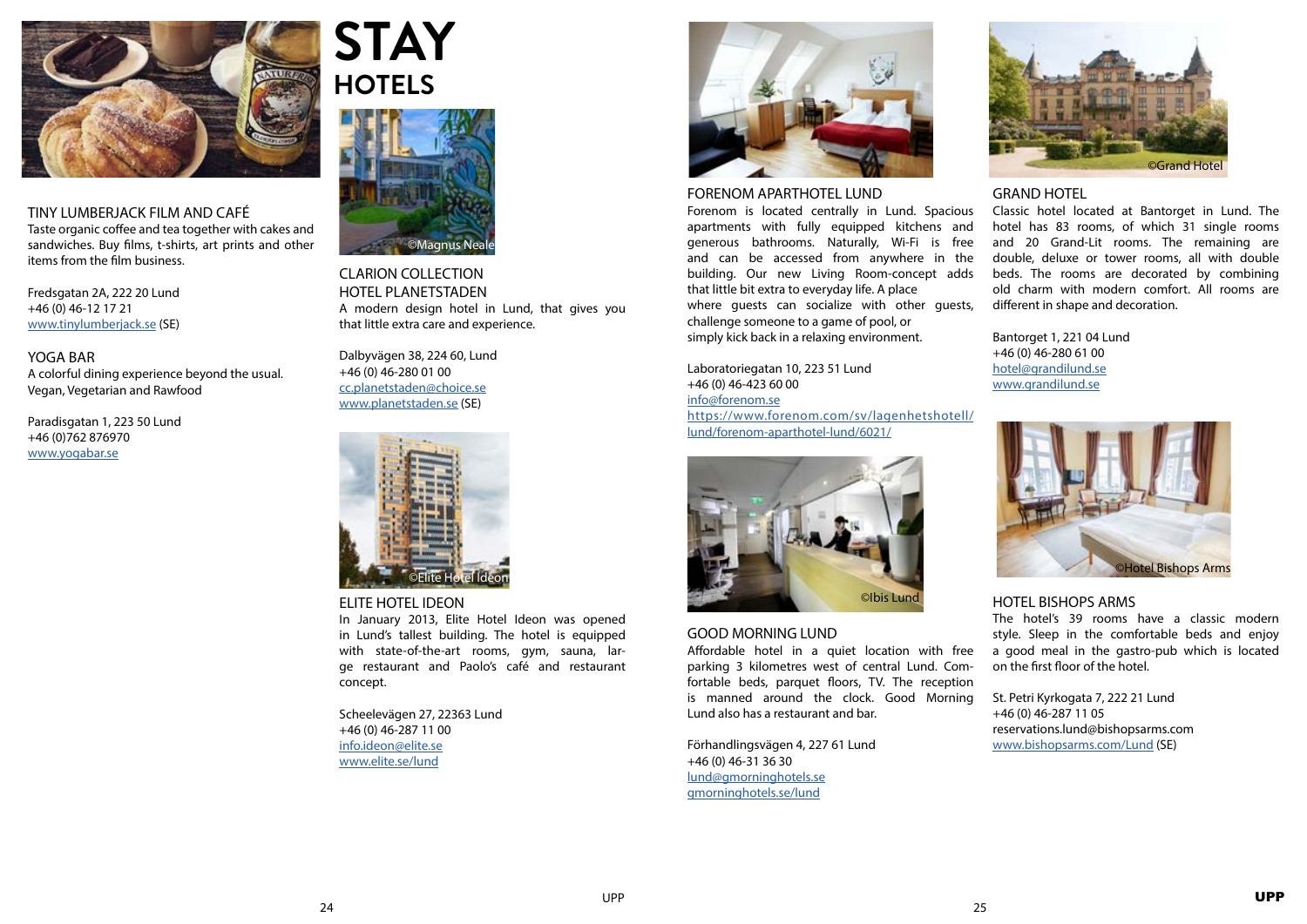## HOTEL CONCORDIA

Four-star Hotel Concordia offers comfortable, modern and central accommodation in a completely renovated 125-year-old cultural house built in Lund's old town centre. There are 62 guest rooms with a wide range of amenities such as conference rooms, business centre, gym and relax area with sauna.

Stålbrogatan 1, 222 24, Lund +46 (0) 46-13 50 50 [info@concordia.se](mailto:info%40concordia.se?subject=) [www.concordia.se](mailto:https://www.concordia.se/en.aspx?subject=)



#### HOTEL DJINGIS KAHN

Hotel Djingis Kahn offers four-star hotel accommodation in a quiet location in northern Lund. Walking distance to the University Hospital and city centre. Free Wi-Fi in all rooms and free parking.

Margaretavägen 7, 222 40 Lund +46 (0) 46-33 36 00 [info@djingiskhan.se](mailto:info%40djingiskhan.se?subject=) [www.djingiskhan.se](http://www.djingiskhan.se)



#### HOTEL FINN

Hotel Finn is an innovative hotel concept, offering everything from smaller single rooms to spacious studios with fully-equipped kitchens. Guests can choose how the studio is furnished and where they eat breakfast. You can spend time with other guests if you want to.

Dalbyvägen 20, 224 60 Lund +46 (0) 46-280 62 00 [info@hotelfinn.se](mailto:info%40hotelfinn.se?subject=) [www.hotelfinn.se](http://www.hotelfinn.se)

#### HOTEL LUNDIA

Four-star hotel by the central station in Lund. The hotel has a bistro with simpler dishes and 24-hour reception service.

Knut den Stores Torg 2, 221 04 Lund +46 (0) 46-280 65 00 [info@lundia.se](mailto:info%40lundia.se?subject=) [www.lundia.se](http://www.lundia.se/en/default.html)



#### HOTELL NORDIC

At Hotell Nordic Lund you'll find period details like slanted ceilings with exposed beams and hidden nooks. All rooms have air conditioning, WiFi and fully equipped kitchenettes.

Östra Mårtensgatan 5, 223 61 Lund +46 (0)46-378 00 70 info@nordiclund.se www.nordiclund.se

#### HOTELL OSKAR

On a pedestrian street in the heart of Lund's city centre, Hotel Oskar offers exclusive accommodation at reasonable prices. The old building at Bytaregatan was built in 1866 and is a beautiful example of how modern demands for comfort and high class design can be combined with preserved historical values. Hotell Oskar's guests have breakfast at the Crêperie, just around the corner from the hotel.

Bytaregatan 3, 222 21 Lund +46 (0) 46-18 80 85 [stay@hotelloskar.se](mailto:stay%40hotelloskar.se?subject=) [www.hotelloskar.se/en](http://www.hotelloskar.se/en)

# HÄCKEBERGA SLOTT

Häckeberga Castle is beautifully situated on one of Häckeberga lake's seven islands outside Genarp. In the middle of one of Skåne's most beautiful nature reserves you can enjoy beautiful nature and a rich wildlife. The different rooms vary in style yet keep in harmony with the castle.

247 98 Genarp +46 (0) 40-48 04 40 [info@hackebergaslott.se](mailto:info%40hackebergaslott.se?subject=) [www.hackebergaslott.se](http://www.hackebergaslott.se)

## LILLA HOTELLET

Family owned, charming hotel in the centre of Lund with individually decorated rooms with influences from England. The hotel consists of five carefully renovated terrace houses and farmhouses from the mid 19th century. The rooms are individually decorated and of a high standard. Toilet, shower, hairdryer, TV and free Wi-Fi in each room. Parking is available in the courtyard for a fee.

Bankgatan 7, 223 52 Lund +46 (0) 46-32 88 88 [info@lillahotellet.com](mailto:info%40lillahotellet.com?subject=) [lillahotellet.com](http://lillahotellet.com)









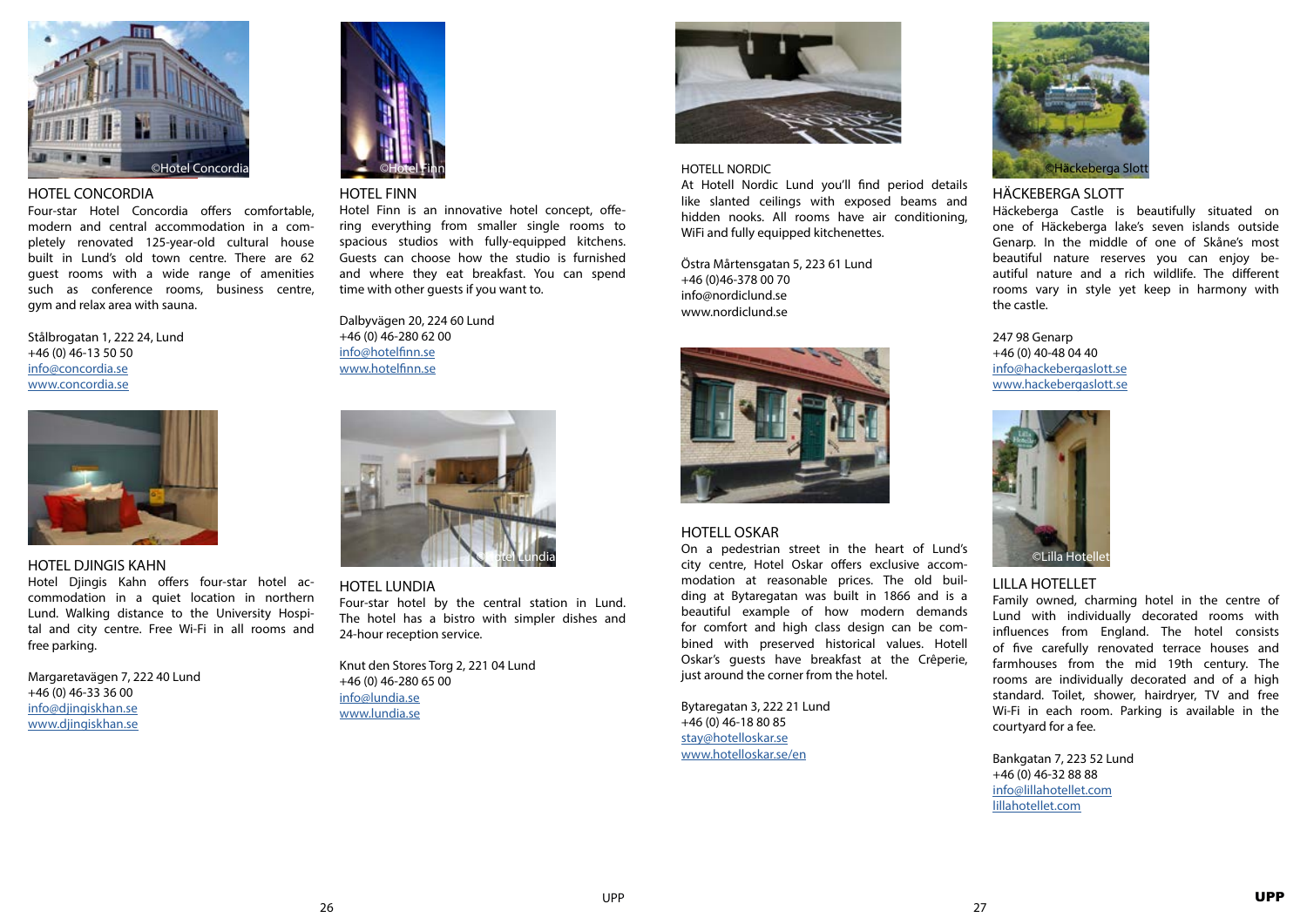# PARK INN BY RADISSON LUND

Park Inn by Radisson Lund is located by the southern entrance to Lund and close to the city's shopping and Malmö Airport. The hotel has a warm and welcoming restaurant and lobby bar as well as a relaxation area with gym and sauna. The bright and open conference hall with the 7 meeting rooms makes the hotel the perfect venue for all types of conferences and events. Good parking facilities on site.

Hedvig Möllers gate 2, 223 55 Lund +46 (0) 46-270 37 00 [reservations.lund@rezidorparkinn.com](mailto:reservations.lund%40rezidorparkinn.com?subject=) [www.parkinn.se/hotel-lund](https://www.parkinn.com/hotel-lund?prevPage=www.parkinn.se%3Eweb-extra%3Exgcpd%3Efrontpage)

#### SCANDIC STAR LUND

Hold your next meeting or event in a historic setting just 15 minutes from Malmö Airport with free parking. Work out in the gym, relax in the sauna and take a swim in the pool. Enjoy food and drink in the restaurant. If you want to explore the bicycle city of Lund, hotel guests can borrow a bike.

Glimmervägen 5, 220 11 Lund +46 (0) 46-285 25 00 [starlund@scandichotels.com](mailto:starlund%40scandichotels.com?subject=) [www.scandichotels.se/hotell/sverige/lund/](https://www.scandichotels.com/hotels/sweden/lund/scandic-star-lund?_ga=2.24437945.288813416.1507800671-475642772.1506685320) [scandic-star-lund](https://www.scandichotels.com/hotels/sweden/lund/scandic-star-lund?_ga=2.24437945.288813416.1507800671-475642772.1506685320)

# ATELJÉ RÅBYGÅRD

Located in the picturesque village of Stora Råby, just south of Lund, this craft centre offers creativity in a lovely setting for rural walks. There are four newly renovated rooms with shared kitchen and bathroom in a carefully restored old lighthouse.

Stora Råby Byaväg 28, 224 78 Lund +46 (0) 708-16 20 62 [info@ateljerabygard.se](mailto:info%40ateljerabygard.se?subject=) [www.ateljerabygard.se](http://ateljerabygard.se/in%20english.html)

BJÖRKELUNDS LOGI & TRÄDGÅRD Enjoy sustainable living in a rural environment. Björkelunds has carefully restored the century-old Björkelund farm. Sustainable living has created a place for meetings and reflection.

Flyinge 1562, 247 92 Södra Sandby +46 (0) 706-97 69 47 / +46 (0) 703-35 56 97 [Info@bjorkelunds.se](mailto:Info%40bjorkelunds.se?subject=) [www.bjorkelunds.se](http://www.bjorkelunds.se/en)

# THE LODGE

On one of Skåne's highest points, the Lodge offers a unique location with great views of the rolling countryside to the west and the nature experience from the forest to the east. The Lodge is built in New England style and strives to be different and unique.

Södra Ugglarp 621, 247 98 Genarp +46 (0) 46-24 89 05 [info@thelodge.se](mailto:info%40thelodge.se?subject=) [thelodge.se](http://thelodge.se/en/)

#### THE MORE HOTEL

The More Hotel opened in 2012 in an old roundhouse. The hotel is a 10-minute walk from Mårtenstorget. All rooms have a seating area and fully equipped kitchen, and you can enjoy a sauna in the relax area. Every morning a buffet breakfast is served in the restaurant.

Kastanjegatan 18, 224 56 Lund +46 (0) 46-271 64 00 [lund@themorehotel.com](mailto:lund%40themorehotel.com?subject=) [themorehotel.se/lund](http://themorehotel.se/en/Lund)

# BRUNIUS BED & BREAKFAST

Welcome to Brunius Bed and Breakfast in central Lund, close to cultural experiences, theatres, the Botanic Gardens, the art gallery and the city's shops. It's all within easy walking distance. The price includes breakfast, sheets and towels.

Magle little kyrkogata 2B, 223 51 Lund, Sweden +46 (0) 763-37 00 32 [brunius@Bruniusbedandbreakfast.se](mailto:brunius%40Bruniusbedandbreakfast.se?subject=) [www.bruniusbedandbreakfast.se](http://www.bruniusbedandbreakfast.se)



CHECK INN BED & BREAKFAST/MILLASVILLA

A cosy small Bed & Breakfast where all rooms have wooden flooring with heating and their own bathroom. After summer 2018 they will expand to a total of 14 rooms and the whole house is then converted to a nice little hotel. The new name will be MillasVilla.

Hantverksgatan 6, 227 36 Lund +46 (0)723-290 800 stay@checkinn.se http://www.millasvilla.se/se













<span id="page-14-0"></span>

# **STAY BED & BREAKFASTS**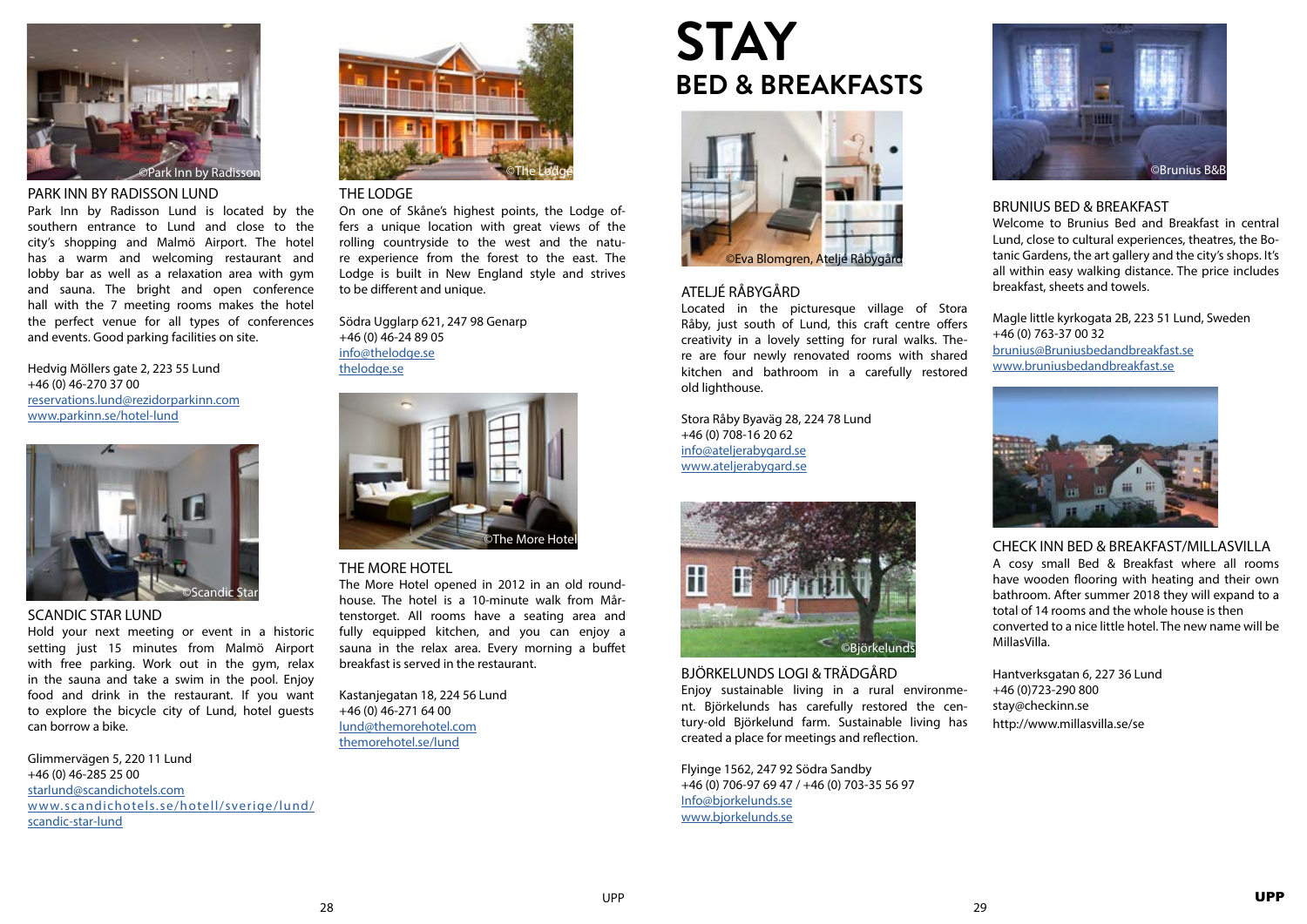KÖRSBÄRSDALENS BED & BREAKFAST

Welcome to the beautiful körsbärsdalen (Cherry Valley) on the eastern side of Romeleåsen. The whole valley is decked out in beautiful white when the cherry trees bloom, so you can enjoy peace and quiet just a stone's throw from the city. Go for lovely forests walks and coffee in the greenery, or rent one of bicycles and explore the countryside.

Enelyckan 712, 247 96 Veberöd +46 (0) 706-22 20 77 [kontakt@korsbarsdalen.se](mailto:kontakt%40korsbarsdalen.se?subject=) [www.korsbarsdalen.se](http://korsbarsdalen.se/english/index.html)

#### MAGLES SMILEY INN

A different bed and breakfast located close to Lund's cultural district and Mårtenstorget, with plenty of time for shopping.

Magle Large Kyrkogata 8, 223 50 Lund +46 (0) 70-576 11 33 [maglessmileyinn@gmail.com](mailto:maglessmileyinn%40gmail.com?subject=) [www.smileyinn.se](http://smileyinn.se/)

#### NO1 GUEST HOUSE

No 1 Guest house is on a quiet street in the "professor city", close to the university and only a few minutes' walk from the city centre. Each room has a private bathroom with a shower and bath. The guesthouse has been renovated with careful attention to detail and is furnished with examples of classic Scandinavian design.

Studentgatan 1, 223 62 Lund +46 (0) 46-13 11 12 [info@guesthouse.se](mailto:info%40guesthouse.se?subject=) [www.guesthouse.se](http://www.guesthouse.se/)

STF Trollskogens Vandrarhem (youth hostel)

Trollskogen's youth hostel is located at the edge of the village Torna Hällestad (about 15 kilometers from Lund), on the edge of enchanting beech forest. Choose their Skåne-style guesthouses, or stay in their Mongolian jurts (traditional tent). The guesthouse is part of a sheltered farmhouse with thatched roof and cobblestoned courtyard. The jurts are imported from Mongolia and provide a genuine nomadic experience that brings you close to nature.

247 95 Torna Hällestad +46 (0) 46-532 43 [info@trollskogensvandrarhem.se](mailto:info%40trollskogensvandrarhem.se?subject=) [www.trollskogensvandrarhem.se](http://www.trollskogensvandrarhem.se/index.php/en)



# TROLLEBERG BED & BREAKFAST

This family-run bed and breakfast is peacefully situated 7 kilometres from Veberöd and is surrounded by the forests of Romeleåsen's nature reserve. It features a seasonal outdoor pool, sun terrace and garden with a patio. Trolleberg Bed & Breakfast offers individually decorated rooms with shared bathrooms. There is also a cottage with sauna, kitchenette and private bathroom.

1101 Dörröd, 24796 Veberöd +46 (0) 46-820 35 [stay@trolleberg.se](mailto:stay%40trolleberg.se?subject=) [www.trolleberg.se/Trolleberg.html](http://www.trolleberg.se/Trolleberg.html) (SE)

Gaspari Lodge offers first-class accommodation in historical surroundings just a stone's throw from the famous Flyinge Kungsgård, a stud farm dating back to the 1100s. Rent the entire lodge for a week, during a weekend, or for a visit over a day.

Flyinge Kungsgård 1775, 247 93 Flyinge +46 (0) 709-61 71 25 [info@gasparilodge.se](mailto:info%40gasparilodge.se?subject=) [gasparilodge.se](http://gasparilodge.se/)

## HOBYKROK BED AND BREAKFAST

A countryside bed and breakfast just outside Lund with comfortable accommodation in spacious rooms with a magnificent view of Lund's plains. The rooms have fully tiled bathrooms with shower and toilet, parquet floors, TV, Wi-Fi, wardrobe and desk. There is also access to a kitchen.

Kärrpängavägen 6, 225 92 Lund +46 (0) 70-761 60 00 [room@hobykrok.se](mailto:room%40hobykrok.se?subject=) [www.hobykrok.se](http://www.hobykrok.se/en_index.html)





# GASPARI LODGE